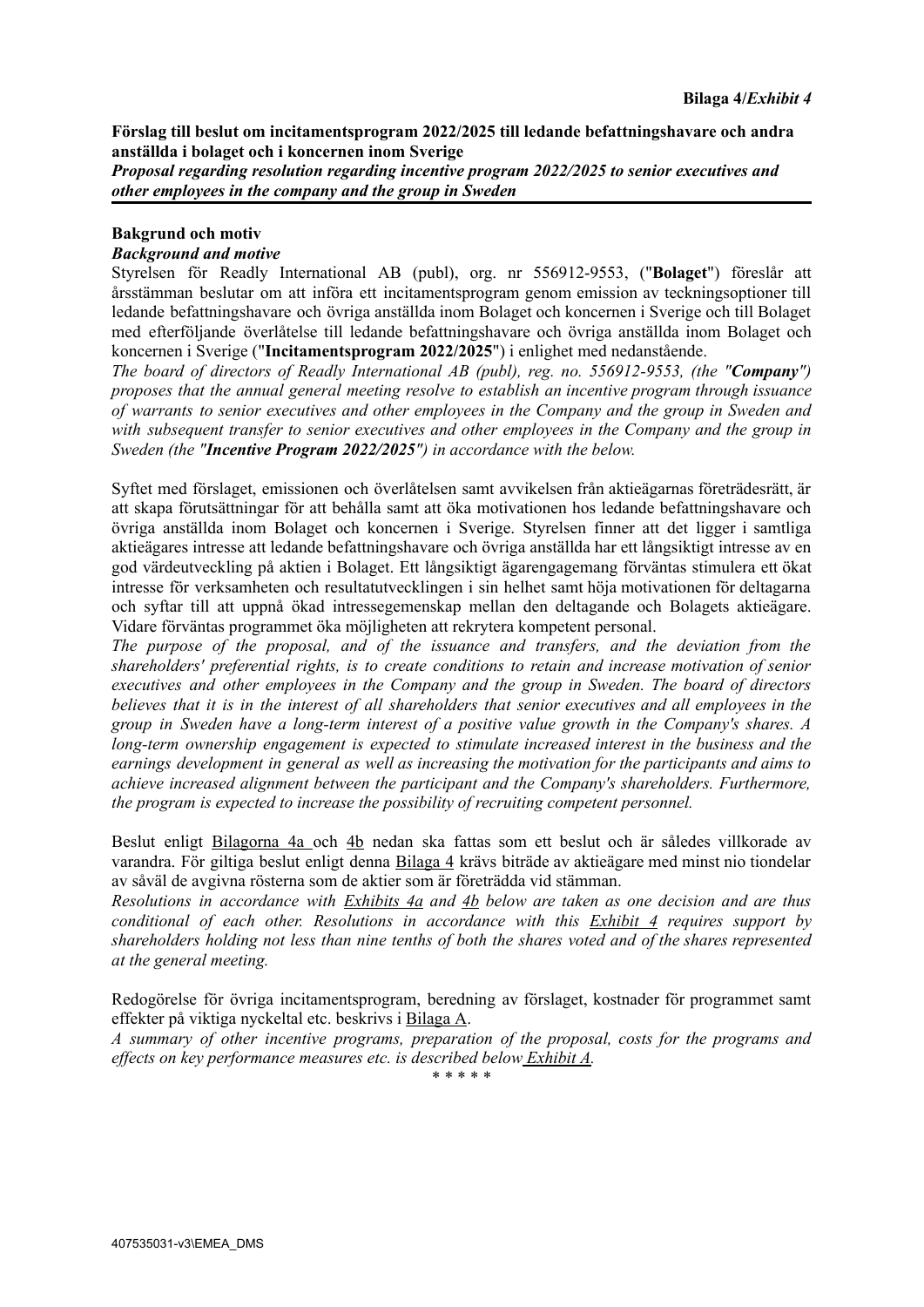## **Bilaga 4a/***Exhibit 4a* **Förslag till beslut om emission av teckningsoptioner** *Proposal regarding resolution to issue warrants*

Styrelsen för Readly International AB (publ), org. nr 556912-9553, ("**Bolaget**") föreslår att årsstämman beslutar om emission av högst 407 000 teckningsoptioner, till följd varav Bolagets aktiekapital kan komma att öka med högst 12 210 kronor. Teckningsoptionerna ska medföra rätt till nyteckning av stamaktier i Bolaget.

*The board of directors of Readly International AB (publ), reg. no. 556912-9553, (the "Company") proposes that the annual general meeting resolves to issue a maximum of 407,000 warrants, following which the Company's share capital may increase by no more than SEK 12,210. The warrants shall entitle to subscription of new ordinary shares in the Company.*

För emissionen ska följande villkor gälla: *The following terms shall apply to the issuance:*

Rätt att teckna teckningsoptionerna ska tillkomma ledande befattningshavare och övriga anställda i Bolaget och koncernen i Sverige och Bolaget med rätt och skyldighet att, vid ett eller flera tillfällen, vidareöverlåta teckningsoptioner till ledande befattningshavare och anställda, som är eller blir anställda i Bolaget eller i koncernen, till ett pris som inte understiger optionens marknadsvärde enligt Black & Scholes värderingsmodell och i övrigt på samma villkor som i emissionen.

*The following shall be entitled to subscribe for the warrants: Senior executives and other employees* in the Company and the group in Sweden, as well as the Company, with the right and obligation to, on *one or more occasions, transfer such warrants to senior executives and employees in Sweden which* are or become employees in the Company or the group, at a price of no less than the warrant's market *value in accordance with the Black Scholes formula and otherwise on the terms applicable to the issue.*

Teckningsoptionerna ska tecknas från och med den 24 maj 2022 till och med den 22 juni 2022 på särskild teckningslista. Styrelsen har rätt att förlänga teckningsperioden.

*The warrants shall be subscribed from and including 24 May 2022 up to and including 22 June 2022 on a separate subscription list. The board of directors is entitled to extend the time for subscription.*

Bolaget har rätt att teckna teckningsoptionerna vederlagsfritt och övriga teckningsberättigade har rätt att teckna teckningsoptioner till en premie motsvarande optionens marknadsvärde, vilket ska beräknas enligt Black & Scholes värderingsmodell eller annan vedertagen värderingsmodell utförd av oberoende värderingsinstitut eller revisionsbolag.

*The Company has the right to subscribe for the warrants at no consideration and others entitled to subscribe for warrants have the right to subscribe for the warrants at a premium corresponding to the warrant's market value, which shall be calculated in accordance with the Black Scholes formula or another accepted valuation formula performed by an independent valuation institute or audit firm.*

Ledande befattningshavare och övriga anställda inom Bolaget och koncernen i Sverige kommer inom ramen för Incitamentsprogram 2022/2025, att erbjudas att teckna teckningsoptioner indelat i fyra olika kategorier enligt följande:

*Senior executives and other employees within the Company and the group in Sweden will within the framework of Incentive Program 2022/2025 be of ered to subscribe for warrants in four dif erent categories in accordance with the following:*

A. Verkställande direktör kan erbjudas högst 150, 000 teckningsoptioner,

*A. The CEO who may be of ered a maximum of 150,000 warrants;*

B. Koncernledningen i Sverige bestående av upp till fem befattningar, varvid vardera person kan erbjudas högst 35 000 teckningsoptioner, sammanlagt högst 175 000 teckningsoptioner,

*B. Senior executives in Sweden consisting of up to five positions, of which each may be of ered a maximum of 35,000 warrants, totaling a maximum of 175,000 warrants; and*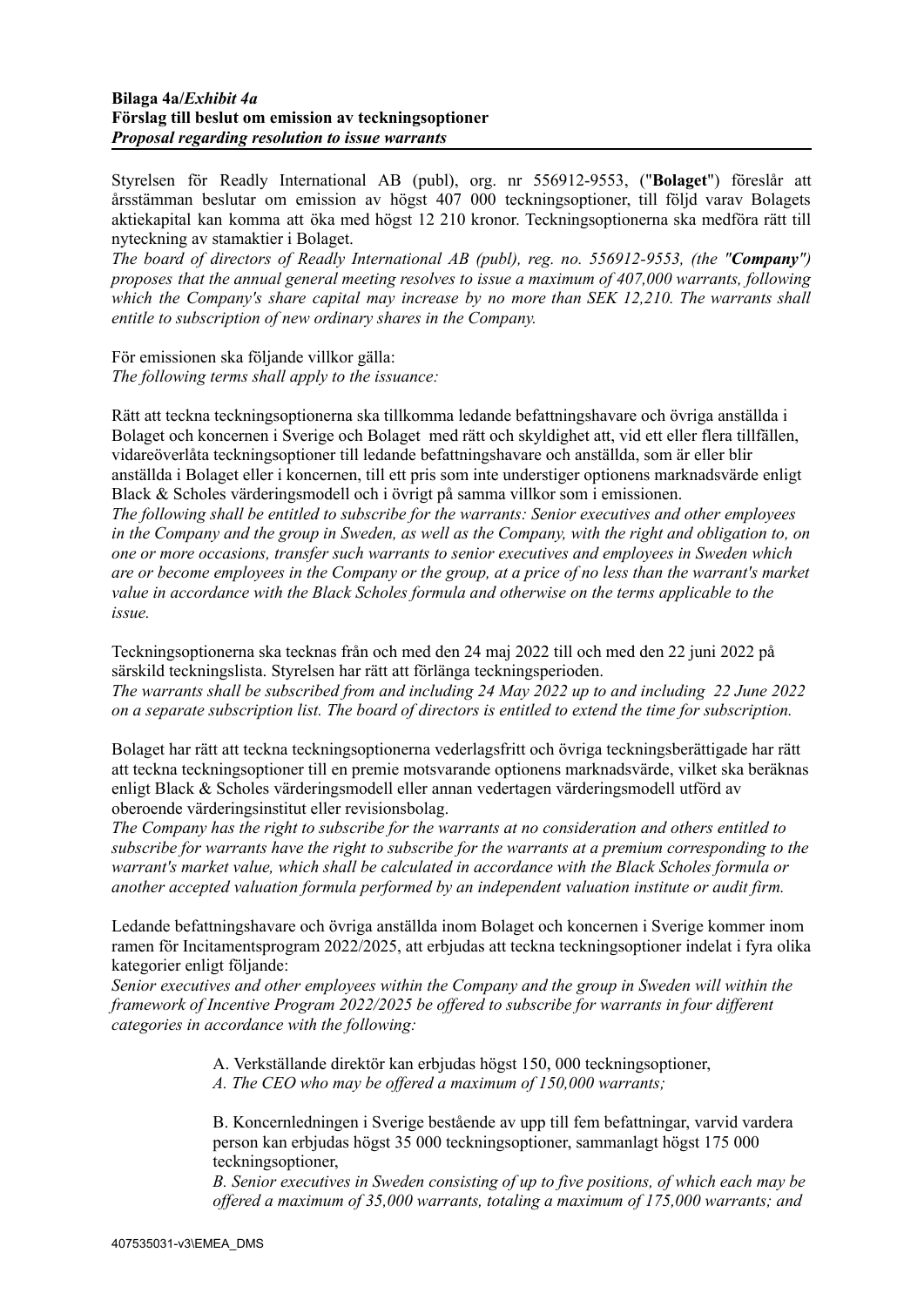C. Chefer i koncernen i Sverige och andra nyckelpersoner bestående av upp till 5 personer, varvid vardera person kan erbjudas högst 12 000 teckningsoptioner, totalt högst 50 000 teckningsoptioner, samt

*C. Managers and other key employees in the group in Sweden consisting of up to 5 individuals, of which each may be of ered a maximum of 12,000 warrants, totaling a maximum of 50 000 warrants; and*

D. Övriga anställda inom koncernen i Sverige bestående av upp till 11 personer, varvid vardera person kan erbjuds högst 3 000 teckningsoptioner och sammanlagt högst 32 000 teckningsoptioner.

*D. Other employees in the group in Sweden consisting of up to 11 individuals, of which each may be of ered a maximum of 3,000 warrants, totaling a maximum of 32,000 warrants.*

Bolaget äger rätt att teckna de teckningsoptioner som inte tecknas av kategorierna ovan, som senare ska kunna erbjudas till befintliga (som inte tecknar sin fulla erbjudna andel) och tillkommande ledande befattningshavare och övriga anställda inom koncernen i Sverige inom ramen för nu föreslagna tilldelningsprinciper, i enlighet med Bilaga 4b. Överteckning kan inte ske. För det fall att någon person inom ovan nämnda kategorier inte tecknar sin fulla andel kan sådan andel överföras till någon annan kategori.

*The Company is entitled to subscribe for the warrants which are not subscribed for by the categories* above, which can later be offered to existing (who does not subscribe their full offered share) and *future senior executives or other employees in the group in Sweden within the framework of the now proposed principles for allotment in accordance with Exhibit 4b. Oversubscription may not occur. In the event that any individual within the above-mentioned categories does not subscribe for their full share, such share may be transferred to another category.*

Anställda i enlighet med Bilaga 4a och i 4b avser heltidsanställda och deltidsanställda men inte timanställda. En person som har ingått ett anställningsavtal med koncernen men som inte har tillträtt sin anställning från och med 1 oktober 2022 ska inte betraktas som en anställd. En anställd som har avslutat anställningen eller har avskedats vid nämnda datum men fortfarande är anställd ska inte betraktas som anställd.

*Employees in this Exhibit 4b and 4b refers to full-time and part-time employees, but not hourly employees. A person who has entered into an employment agreement with the group but has not taken up his/her employment as of 1 October 2022, shall not be regarded as an employee. An employee who has terminated the employment or has been dismissed by the mentioned date but is still employed, shall not be regarded as an employee.*

Betalning för tecknade teckningsoptioner som emitteras mot ersättning ska erläggas kontant senast den 30 juni 2022. Styrelsen har rätt att förlänga betalningsfristen.

*Payment for the subscribed warrants which are issued against consideration shall be paid no later than 30 June 2022. The board of directors are entitled to extend the time for payment.*

Varje teckningsoption berättigar till teckning av en ny aktie i Bolaget under perioden från och med den 1 juli 2025 till och med den 15 december 2025 eller den tidigare dag som följer av villkoren för teckningsoptionerna. Styrelsen har rätt att begränsa antalet datum för leverans av aktier under utnyttjandeperioden.

*Each warrant entitles the holder to subscribe for one new share in the Company during the period* from and including 1 July 2025 up to and including 15 December 2025 or any earlier date set forth in the terms for the warrants. The board of directors has the right to limit the number of dates for *delivery of shares during the exercise period.*

Teckningskursen ska fastställas till ett belopp motsvarande 200 procent av den volymviktade genomsnittskursen på Nasdaq Stockholm under perioden från och med den 11 maj 2022 till och med den 23 maj 2022. Den framräknade teckningskursen ska avrundas till helt hundradels kronor, varvid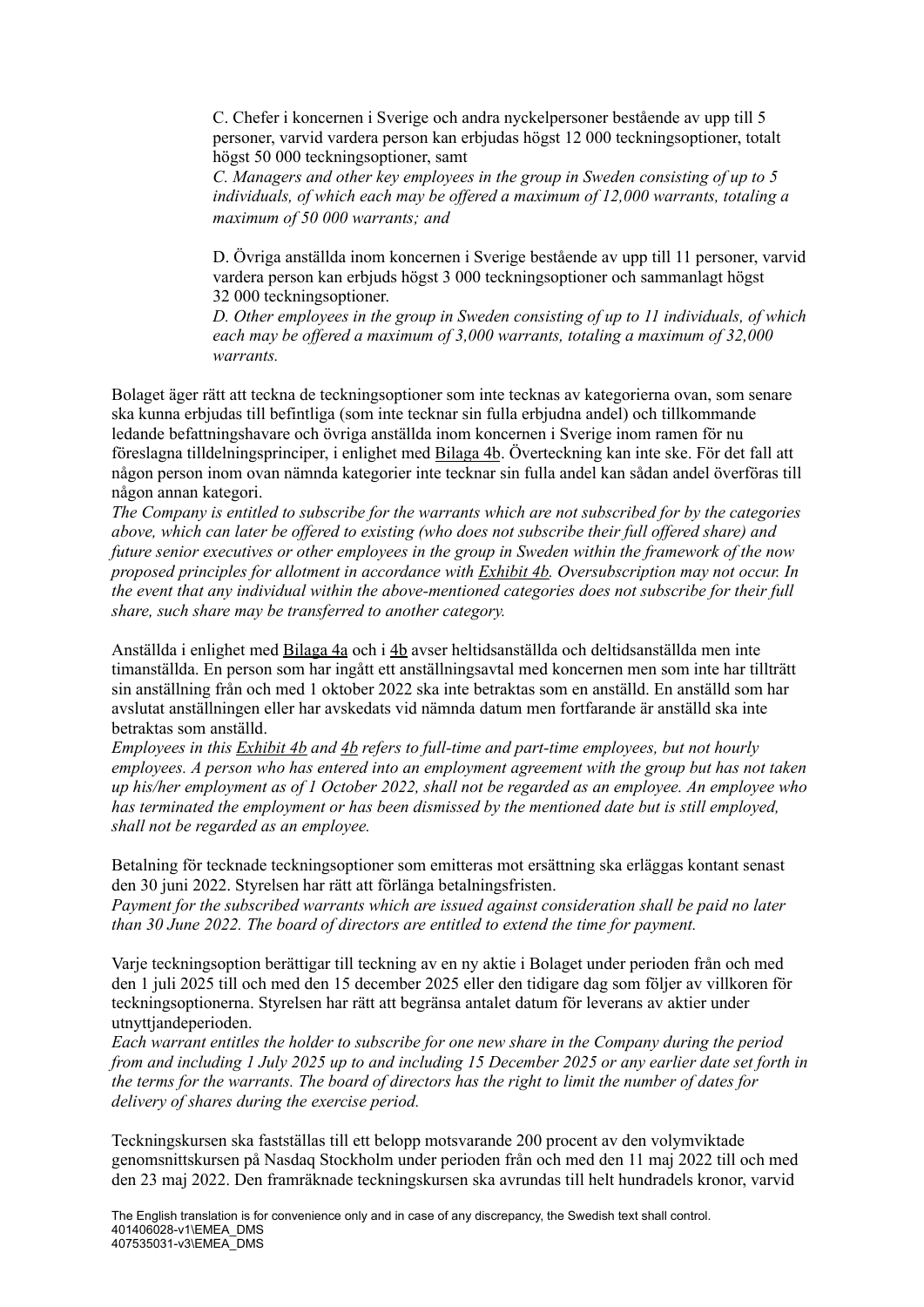0,005 kronor ska avrundas till 0,01 kronor. Teckningskursen får inte fastställas till under aktiens kvotvärde. Vid teckning av aktier ska den del av teckningskursen som överstiger kvotvärdet på de tidigare aktierna tilldelas den fria överkursfonden.

*The subscription price shall be determined at a price corresponding to 200 percent of the average volume weighted price for the Company's share as quoted on Nasdaq Stockholm from and including 11 May 2022 up to and including 23 May 2022. The calculated subscription price shall be rounded of to nearest even hundredth of a SEK, whereupon SEK 0.005 will be rounded to SEK 0.01. The subscription price may not be set below the shares' quota value. Upon subscription of shares, the part of the subscription price that exceeds the quotient value of the previous shares shall be allocated to the non-restricted share premium fund.*

Ny aktie som tecknats genom utnyttjande av teckningsoption medför rätt till vinstutdelning första gången på den avstämningsdag för utdelning som infaller närmast efter det att de nya aktierna registrerats vid Bolagsverket och aktierna införts i den av Euroclear Sweden AB förda aktieboken. A new share subscribed for by exercise of a warrant has a right to dividends as of the first record day *for dividends following registration of the new share issue with the Companies Registration Of ice and after the share has been registered in the share register maintained by Euroclear Sweden AB.*

I samband med teckning av optioner ska Bolaget genom avtal förbehålla sig rätten att återköpa optioner om deltagarens anställning eller uppdrag i koncernen upphör.

*In connection with subscription of the warrants, the Company shall through an agreement reserve the right to repurchase warrants if the participant's employment or assignment in the group terminates.*

De fullständiga villkoren för teckningsoptionerna framgår av Bilaga 4c som bland annat innebär att teckningskursen liksom antalet aktier som teckningsoption berättigar till teckning av komma att omräknas i vissa fall.

*The complete terms and conditions for the warrants are set out in Exhibit 4c, including conditions regarding re-calculation, in certain cases, of the subscription price and the number of shares a warrant entitles to.*

Styrelsen eller den styrelsen förordnar ska ha rätt att vidta de smärre justeringar i beslutet som kan visas erforderliga i samband med registrering av beslutet hos Bolagsverket och eventuellt Euroclear Sweden AB.

The board of directors or anyone appointed by the board of directors is given the right to make the *adjustments necessary in connection with the registration of the resolution at the Companies Registration Of ice and possibly Euroclear Sweden AB.*

\* \* \* \* \*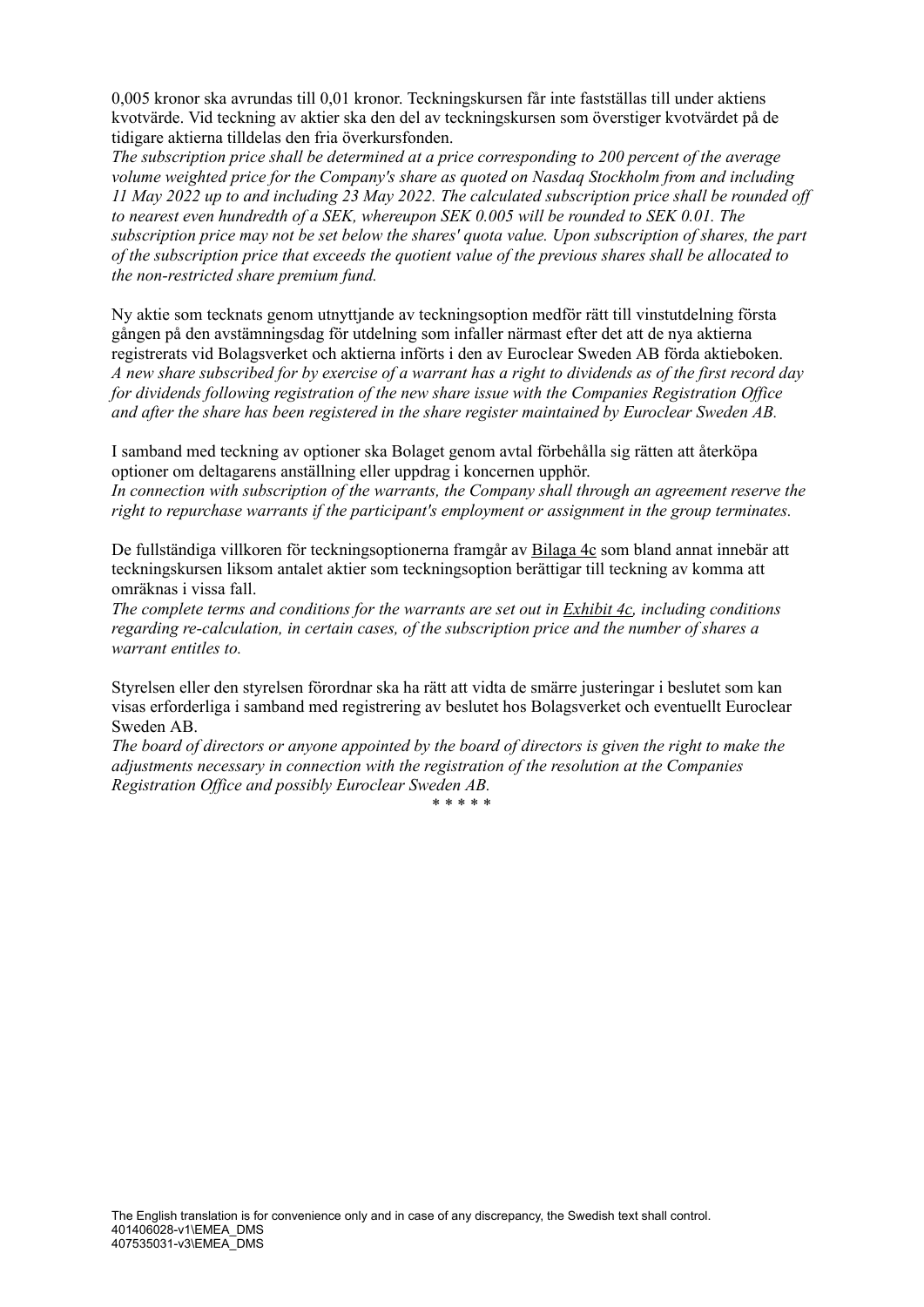# **Förslag till beslut om att godkänna överlåtelse av teckningsoptioner** *Proposal regarding resolution to approve transfer of warrants*

Styrelsen för Readly International AB (publ), org. nr 556912-9553, ("**Bolaget**") föreslår att årsstämman beslutar om att godkänna att Bolaget får överlåta det antal teckningsoptioner i Bolaget av serie 2022/2025, som inte tecknas av nuvarande personer som tillhör uppräknade kategorier i enligt Bilaga 4a, till tillkommande ledande befattningshavare och övriga anställda inom Bolaget och koncernen i Sverige, eller på annat sätt förfoga över teckningsoptionerna för att säkerställa åtagandena i anledning av Incitamentsprogram 2022/2025.

*The board of directors of Readly International AB (publ), reg. no. 556912-9553, (the "Company") proposes that the annual general meeting resolves to approve that the Company may transfer such number of warrants in the Company of series 2022/2025, which are not subscribed by existing individuals belonging to the categories in Exhibit 4a, to future senior executives and other employees* in the Company and the group in Sweden, or otherwise dispose of the warrants in order to ensure the *Company's obligations under Incentive Program 2022/2025.*

Bolaget ska äga rätt att behålla teckningsoptioner som senare ska kunna erbjudas till befintliga (som inte tecknar sin fulla erbjudna andel) och tillkommande ledande befattningshavare och övriga anställda inom koncernen i Sverige inom ramen för nu föreslagna förvärvs- och tilldelningsprinciper. The Company shall be entitled to retain warrants which are later to be offered to existing (who do not *subscribe their full share) and future senior executives and other employees in the group in Sweden within the framework of the proposed principles for acquisition and allotment.*

Tillkommande ledande befattningshavare och övriga anställda inom Bolaget och koncernen i Sverige kommer inom ramen för Incitamentsprogram 2022/2025, att erbjudas att förvärva teckningsoptioner i enlighet med tilldelningsprinciperna i Bilaga 4a.

*Future senior executives and other employees in the Company and the group in Sweden will in Incentive Program 2022/2025 be of ered to acquire warrants in accordance with the principles for allotment stated in Exhibit 4a.*

Bolagets styrelseledamöter ska inte omfattas av Incitamentsprogram 2022/2025. *The Company's board of directors shall not be included in Incentive Program 2022/2025.*

Anmälan om förvärv av teckningsoptioner ska ske under tiden från och med den 23 juni 2022 till och med den 1 oktober 2022. Teckningsoptionerna ska överlåtas till deltagarna senast den 30 oktober 2021, under förutsättning att överlåtelse enligt fördelningen enligt punkt 16 a) inte överstiger det maximala emitterade antalet teckningsoptioner.

*Notification to acquire warrants shall be submitted during the period from and including 23 June 2022 up to and including 1 October 2022. The warrants shall be transferred to the participants no* later than 30 October 2022, provided that the transfer according to the distribution in item 16 a) does *not exceed the maximum number of warrants issued.*

Överlåtelse av optionerna ska ske till ett pris motsvarande optionens marknadsvärde vid överlåtelsetidpunkten, vilket ska beräknas enligt Black & Scholes värderingsmodell eller annan vedertagen värderingsmodell. Värderingen av optionerna ska utföras av oberoende värderingsinstitut eller revisionsbolag. I samband med överlåtelse av optioner till deltagarna ska Bolaget genom avtal förbehålla sig rätten att återköpa optioner om deltagarens anställning eller uppdrag i koncernen upphör.

Transfer of warrants shall be made at a price corresponding to the warrant's market value at the date *of the transfer, calculated in accordance with the Black Scholes formula or another accepted valuation formula. The valuation shall be performed by an independent valuation institute or audit firm. In connection with transfer of warrants to the participants, the Company shall through an agreement reserve the right to repurchase warrants if the participant's employment or assignment in the group terminates.*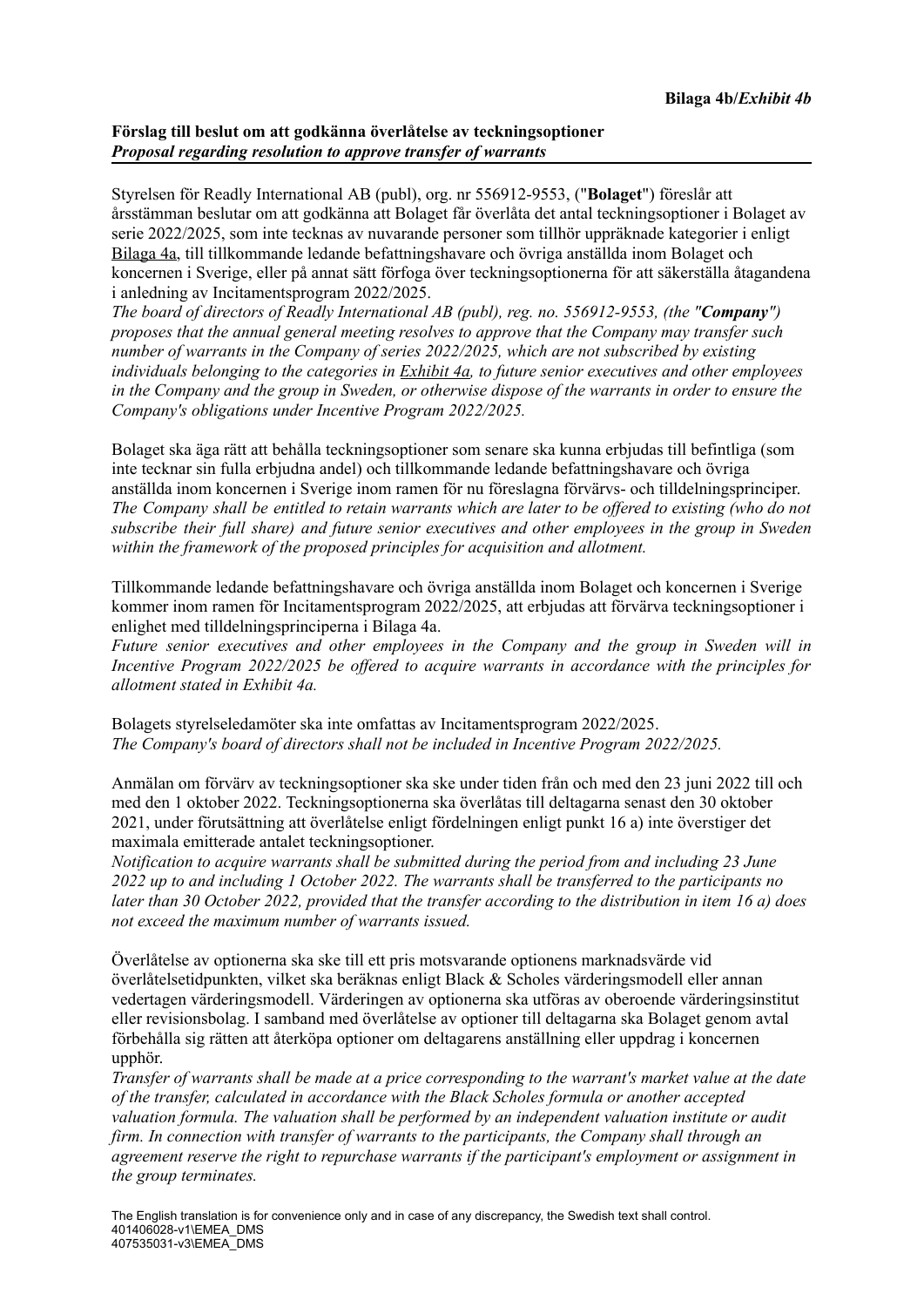Teckningsoptioner som inte överlåts senast den 30 oktober 2022 ska makuleras. *Warrants not transferred 30 October 2022 at the latest shall be cancelled.*

\* \* \* \* \*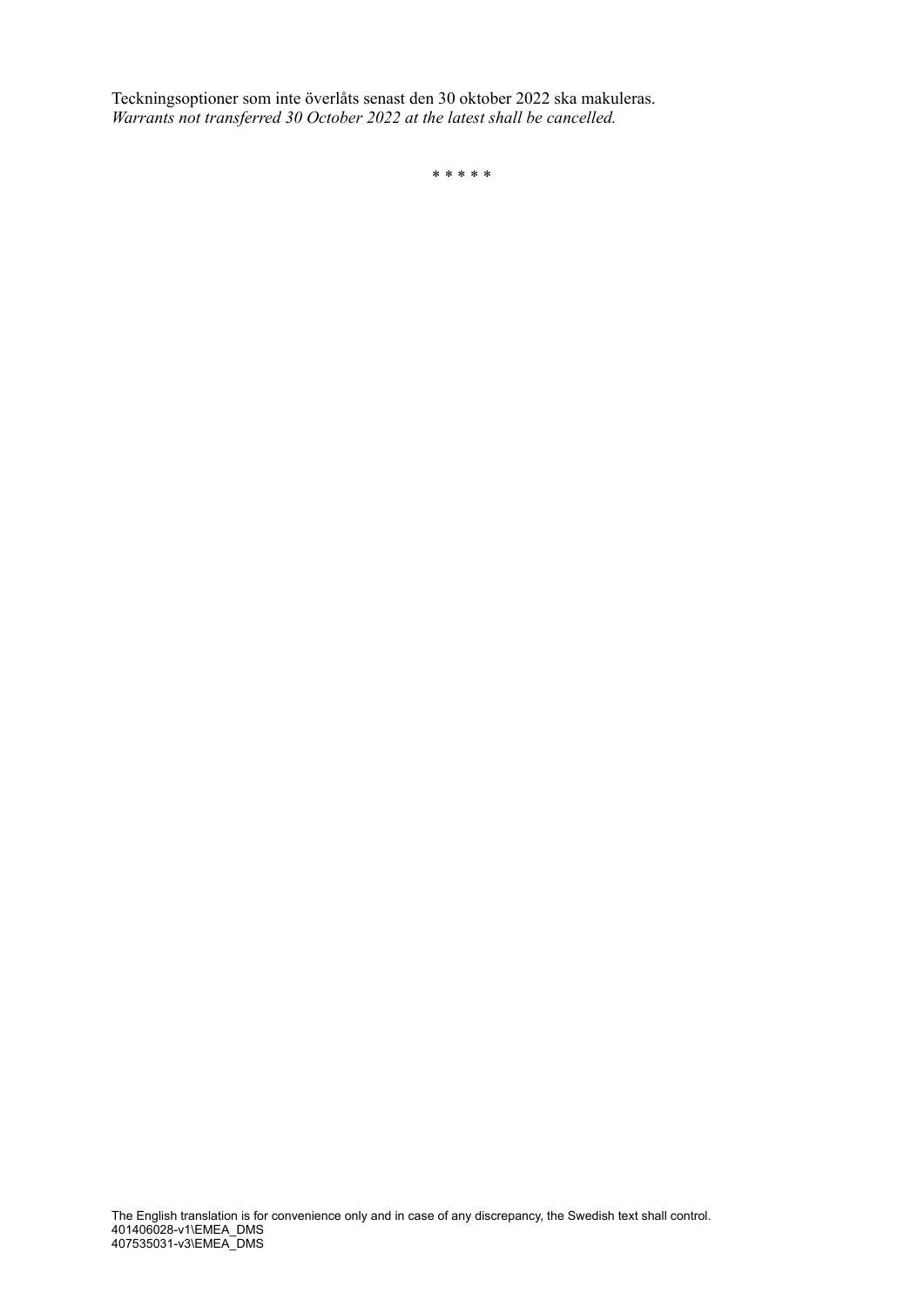**Villkor för teckningsoptioner i Readly International AB (publ), serie 2022/2025** *Terms for Warrants in Readly International AB (publ), series 2022/2025*

# **1 Definitioner /** *Definitions*

I dessa villkor ska följande benämningar ha den innebörd som anges nedan. *The following terms shall have the following meaning when used herein.*

| "Aktie"/"Share"         | avser samtliga utgivna aktier i Bolaget;<br>mean each share in the Company issued and |
|-------------------------|---------------------------------------------------------------------------------------|
|                         | outstanding from time to time;                                                        |
| "Aktiebolagslagen"/     | avser aktiebolagslagen (2005:551), i vid var tid                                      |
| "Swedish                | gällande lydelse;                                                                     |
| Companies Act"          | means the Swedish Companies Act (2005:551),<br>as amended from time to time;          |
| "Bankdag" /             | avser dag som inte är söndag eller annan                                              |
| "Business Day"          | allmän helgdag och på vilken svenska banker<br>är öppna för allmänheten;              |
|                         | means a day that is not a Sunday or other                                             |
|                         | public holiday and on which Swedish banks                                             |
|                         | are open to the general public;                                                       |
| "Bolaget" /             | avser Readly International AB (publ), org.nr                                          |
| "Company"               | 556912-9553;                                                                          |
|                         | means Readly International AB (publ), reg.                                            |
|                         | no. 556912-9553;                                                                      |
| "Bank" / "Bank"         | avser den bank eller kontoförande institut som                                        |
|                         | Bolaget använder för åtgärder relaterade till                                         |
|                         | Teckningsoptionerna;                                                                  |
|                         | means the bank or account operator that the                                           |
|                         | company uses for actions related to the                                               |
|                         | <b>Warrants</b> ;                                                                     |
| "Optionshavare" /       | avser den som är innehavare av                                                        |
| "Warrant holder"        | Teckningsoption;                                                                      |
|                         | means a person who is the holder of a<br>Warrant;                                     |
| "Teckning" /            | avser teckning av aktier i Bolaget med                                                |
| "Subscription"          | utnyttjande av Teckningsoption enligt 14 kap                                          |
|                         | aktiebolagslagen;                                                                     |
|                         | means subscription for shares in the                                                  |
|                         | Company, by utilizing the Warrant in                                                  |
|                         | accordance with Chapter 14 of the Swedish                                             |
|                         | <b>Companies Act;</b>                                                                 |
| "Teckningskurs" /       | avser den kurs till vilken Teckning av nya                                            |
| "Subscription<br>Price" | aktier med utnyttjande av Teckningsoption kan<br>ske;                                 |
|                         | means the price at which Subscription of new                                          |
|                         | shares, by utilizing the Warrant, can be made;                                        |
| "Teckningsoption" /     | avser rätt att teckna en aktie i Bolaget mot                                          |
| "Warrant"               | betalning i pengar enligt dessa villkor;                                              |
|                         | means a right to subscribe for one new share                                          |
|                         | in the Company against cash payment in                                                |
|                         | accordance with these terms;                                                          |
| "Euroclear"             | avser Euroclear Sweden AB eller annan                                                 |
|                         | värdepapperscentral enligt lagen (1998:1479)                                          |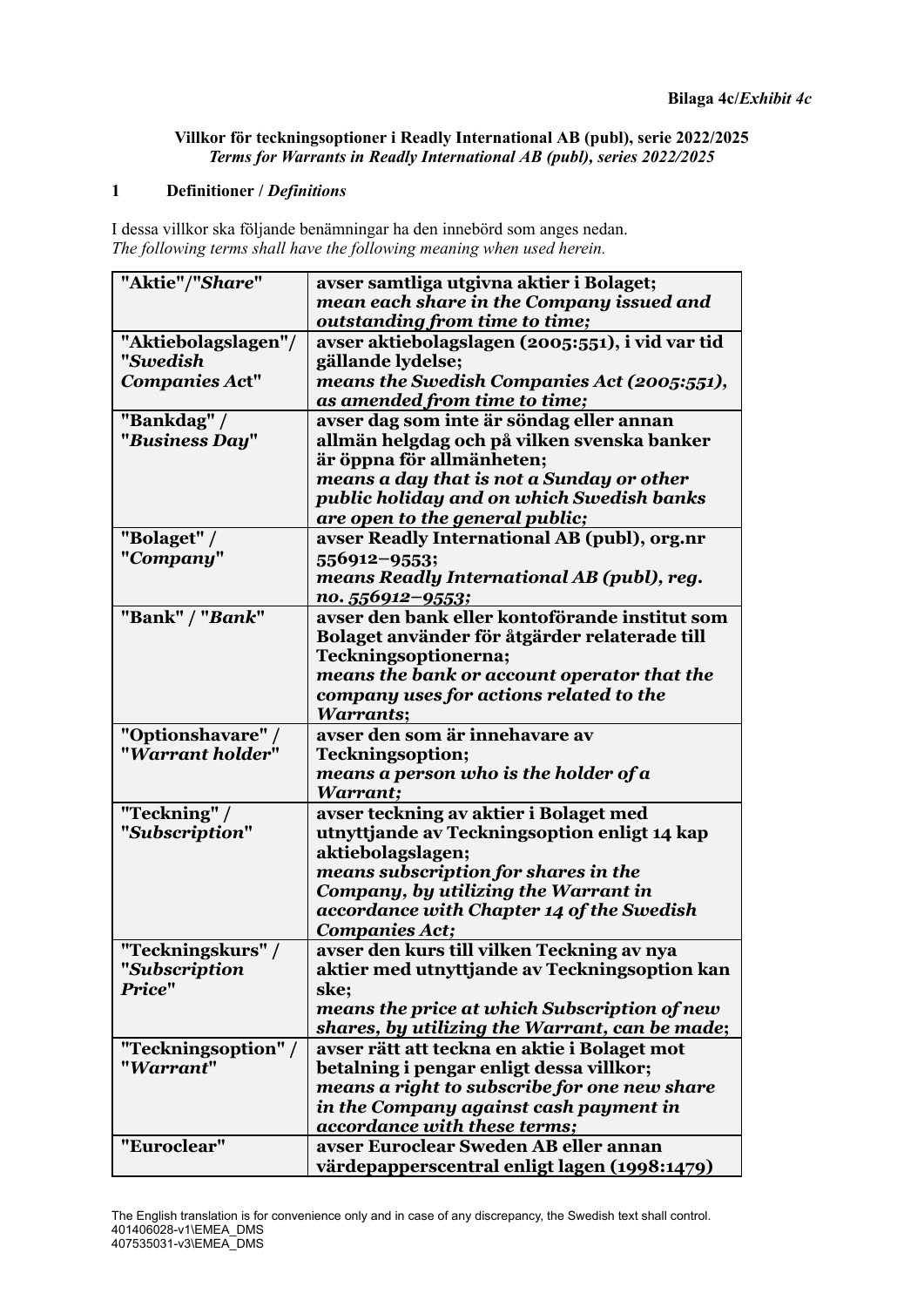| finansiella instrument.<br>means Euroclear Sweden AB or other central<br>securities depository in accordance with the<br><b>Central Securities Depositary and Financial</b><br>Instrument Accounts Act (1998:1479). |
|---------------------------------------------------------------------------------------------------------------------------------------------------------------------------------------------------------------------|
|---------------------------------------------------------------------------------------------------------------------------------------------------------------------------------------------------------------------|

- **2 Teckningsoptioner och registrering /** *Warrants and registration*
- 2.1 Antalet Teckningsoptioner uppgår till sammanlagt högst 407 000. *The number of Warrants amounts to a total maximum of 407,000.*
- 2.2 Bolaget ska på begäran utfärda teckningsoptionsbevis ställda till viss man eller order, representerande en Teckningsoption eller multiplar därav. Bolaget verkställer på begäran av Optionsinnehavare utbyte och växling av teckningsoptionsbevis. *The Company shall, on request, issue warrant certificates payable to a certain person or order, each representing one Warrant or multiples thereof. The Company will ef ect exchanges and conversions of Warrant certificates upon request from a Holder.*
- 2.3 Bolagets styrelse ska äga rätt att fatta beslut om att Teckningsoptionerna ska registreras av Euroclear i ett avstämningsregister enligt lagen (1998:1479) om värdepapperscentraler och kontoföring av finansiella instrument. För det fall sådant beslut inte fattats ska vad som stadgas i punkterna 2.4-2.7 nedan inte gälla. För det fall sådant beslut fattats ska vad som stadgas i punkterna 2.4-2.7 nedan gälla istället för vad som stadgas i punkt 2.2 ovan. *The Company's board of directors is entitled to resolve that the Warrants shall be registered with Euroclear in a securities register pursuant to the Central Securities Depositaries and Swedish Financial Instruments Accounts Act (1998:1479). In case such a resolution is not passed, what is stated in Sections 2.4-2.7 below shall not apply. In case such a resolution is passed, what is stated in Sections 2.4-2.7 below shall apply instead of what is stated in Section 2.2 above.*
- 2.4 Optionsinnehavare ska, efter det att beslut enligt punkt 2.3 fattats, på Bolagets anmaning vara skyldig att omedelbart till Bolaget inlämna samtliga teckningsoptionsbevis representerande Teckningsoptioner samt meddela Bolaget erforderliga uppgifter om värdepapperskonto på vilket Optionsinnehavarens Teckningsoptioner ska registreras enligt nedan.

*A Holder shall, after a resolution according to Section 2.3 has been passed, upon the Company's request be obliged to immediately submit to the Company all the warrant certificates representing the Warrants and supply the Company with the necessary information on the securities account in which the Holder's Warrants shall be registered according to the below.*

- 2.5 Teckningsoptionerna ska registreras av Euroclear i ett avstämningsregister enligt lagen (1998:1479) om värdepapperscentraler och kontoföring av finansiella instrument, till följd varav inga fysiska värdepapper ska utges. *The Warrants shall be registered by Euroclear in a securities register pursuant to the Central Securities Depositaries and Swedish Financial Instruments Accounts Act (1998:147) and consequently no physical securities will be issued.*
- 2.6 Teckningsoptionerna registreras för Optionshavarens räkning på konto i Bolagets avstämningsregister. Registreringar avseende Teckningsoptionerna ska ombesörjas av Banken. *The Warrants are registered on an account in the Company's Central Securities Depositary register on behalf of the Warrant holder. Registrations relating to the Warrants shall be made by the Bank.*
- 2.7 För det fall Bolagets styrelse fattat beslut enligt punkt 2.3 ovan, ska styrelsen därefter vara oförhindrad att, med de begränsningar som må följa av lag eller annan författning, fatta beslut om att Teckningsoptionerna inte längre ska vara registrerade av Euroclear i ett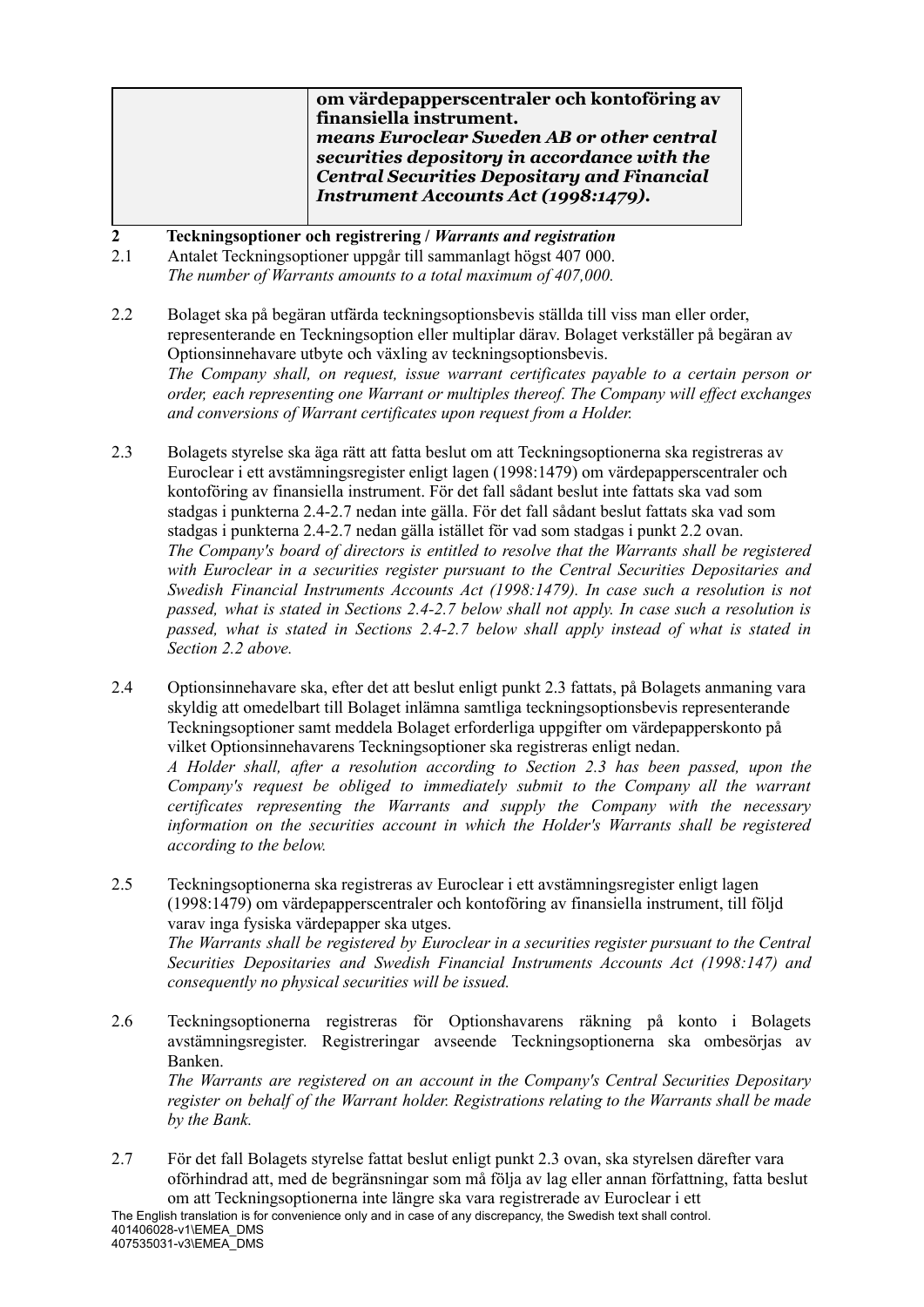avstämningsregister. För det fall sådant sistnämnt beslut fattats ska vad som stadgas i 2.2 ovan gälla istället för vad som stadgas i 2.4-2.6 ovan.

*In the event that the Company's board of directors has passed a resolution in accordance with Section 2.3 above, the board of directors will be free to resolve, within the restrictions that may follow from law or other regulations, that the Warrants shall no longer be registered by Euroclear in a securities register. If such a resolution is passed, what is stated in Section 2.2 above shall apply instead of what is stated in Sections 2.4-2.6 above.*

# **3 Rätt att teckna nya aktier /** *Right to subscribe for new shares*

- *3.1* Optionshavare ska äga rätt att under perioden från och med den 1 juli 2025 till och med den 15 december 2025 eller den tidigare dag som följer av punkt 8 nedan, för varje Teckningsoption teckna en (1) ny stamaktie. Teckningskursen ska fastställas till ett belopp motsvarande 200 procent av den volymviktade genomsnittskursen på Nasdaq Stockholm under perioden från och med den 11 maj 2022 till och med den 23 maj 2022. Den framräknade teckningskursen ska avrundas till helt hundradels kronor, varvid 0,005 kronor ska avrundas till 0,01 kronor. Teckningskursen får inte fastställas till under aktiens kvotvärde. *During the period as from 1 July 2025 up to and including 30 December 2025, or the earlier date set forth in section 8 below, Warrant holders are entitled to subscribe for one (1) new ordinary share for each Warrant. The subscription price shall be determined to an amount equal to 200 percent of the volume weighted average price at Nasdaq Stockholm during the period from 11 May 2022 up to and including 23 May 2022. The calculated subscription price shall be rounded to the nearest SEK 0.01, where SEK 0.005 shall be rounded upwards to SEK 0.01. The subscription price may not amount to less than the quota value of the company's shares.*
- 3.2 Teckningskursen, liksom antalet aktier som varje Teckningsoption ger rätt att teckna, kan bli föremål för justering i de fall som anges i punkt 8 nedan. Teckningskursen får dock aldrig understiga aktiens kvotvärde.

*The Subscription Price as well as the number of shares which each Warrant entitles the holder to subscribe for, may be subject to adjustment in cases specified in section 8 below. The Subscription Price may, however, never be less than the share's quota value.*

3.3 Teckning kan endast ske av det hela antal aktier till vilka de Teckningsoptioner som Optionshavaren önskar utnyttja berättigar. Vid Teckning ska bortses från eventuell överskjutande del av Teckningsoption, som inte kan utnyttjas. *Subscription can only be made for the full number of shares exercisable under the Warrants, that the Warrant holder would like to utilize. At Subscription any excess portion of the Warrant which cannot be utilized shall be disregarded.*

# **4 Teckning /** *Subscription*

- 4.1 Teckning sker genom att Optionshavare enligt fastställt formulär skriftligen tecknar aktier, varvid ska anges det antal aktier som tecknas. Teckning är bindande och kan inte återkallas. *Subscription is made by the Warrant holder Subscribing for the shares, in writing, in accordance with an established form, indicating the number of shares that are subscribed for. Subscription is binding and may not be revoked.*
- 4.2 Sker inte Teckning inom i punkt 3.1 angiven tid, upphör all rätt enligt Teckningsoptionerna att gälla. *If Subscription is not made within the period set forth in section 3.1, any and all rights pursuant to the Warrants shall expire.*
- 4.3 Vid sådan Teckning ska, för registreringsåtgärder, skriftlig och ifylld teckningssedel enligt fastställt formulär inges till Bolaget eller den Bolaget anvisar. I förekommande fall ska Optionshavaren samtidigt överlämna till Bolaget teckningsoptionsbevis representerade det antal Teckningsoptioner som anmälan om Teckning avser.

*Such Subscription shall, for registration purposes, be made in a written notification on a specified form to the Company or to whom the Company assign. Where applicable the* The English translation is for convenience only and in case of any discrepancy, the Swedish text shall control. 401406028-v1\EMEA\_DMS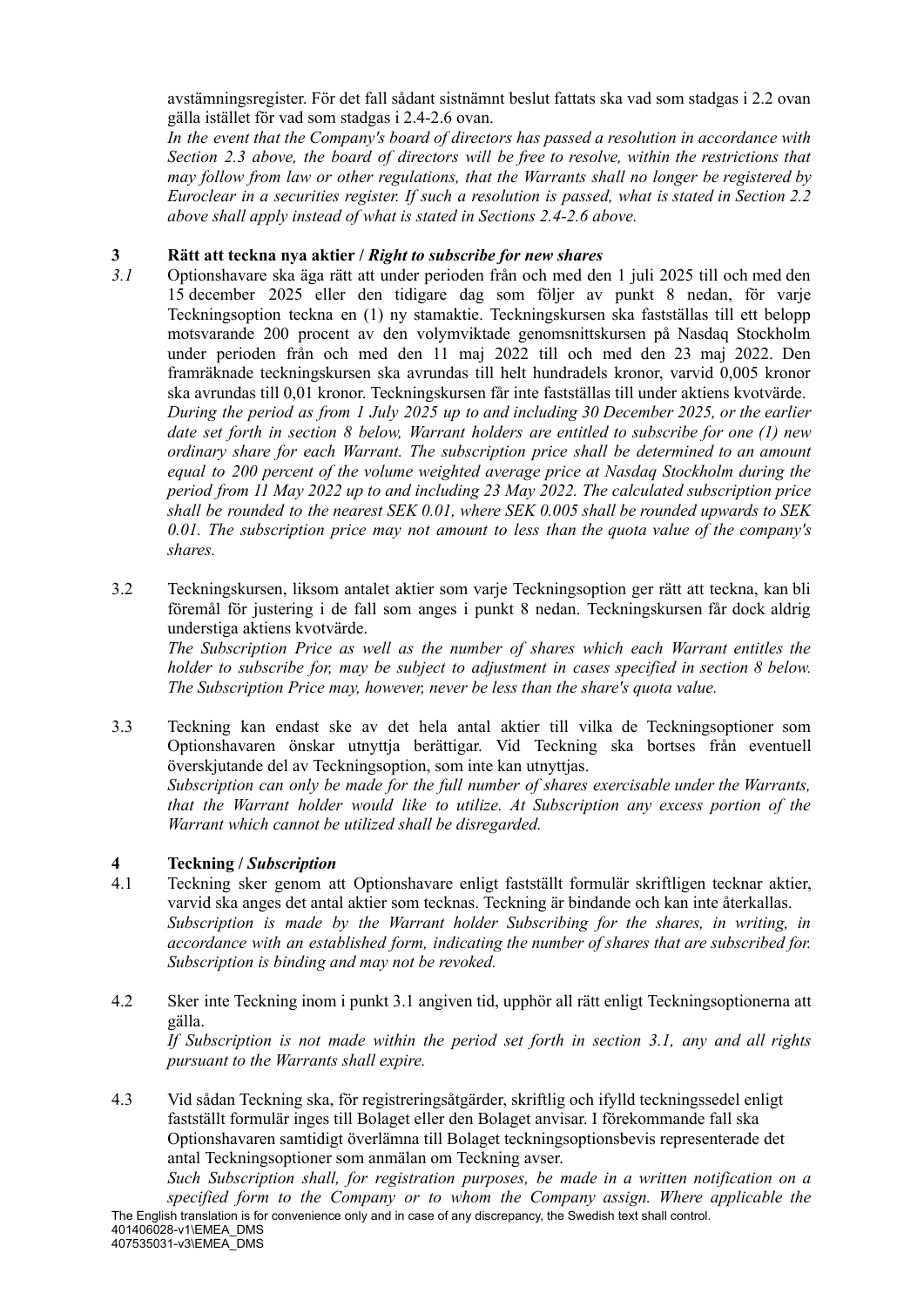*Warrant Holder shall simultaneously submit to the Company the warrant certificates representing the number of Warrants that the notification concerns.*

# **5 Betalning för ny aktie /** *Payment for new share*

Vid Teckning ska betalning erläggas genast för det antal aktier som Teckningen avser. Betalning ska ske kontant till ett av Bolaget anvisat bankkonto.

*At Subscription, payment for the number of shares relating to the Subscription shall be made immediately. Payment shall be made, in cash, to an account designated by the Company.*

## **6 Införing i aktieboken /** *Registration in the share register*

Efter Teckning verkställs tilldelning genom att de nya aktierna upptas i Bolagets aktiebok såsom interimsaktier. Sedan registrering hos Bolagsverket och Euroclear ägt rum blir registreringen på avstämningskonto slutgiltig. Som framgår av punkterna 7 och 8 nedan senareläggs i vissa fall tidpunkten för sådan slutlig registrering.

*After Subscription allotment will be ef ected by the new shares being registered in the Company's share register as interim shares. The registration on the Central Securities Depositary account will be final after the registrations with the Companies Registration Of ice and Euroclear are final. As stated in sections 7 and 8 below, such final registration may be postponed in certain cases.*

# **7 Utdelning på ny aktie, m.m. /** *New shares' right to dividends etc.*

Teckning som görs på sådan tid att den inte kan verkställas senast på tionde kalenderdagen före avstämningsdag för utdelning som beslutats av eller föreslagits Bolagets bolagsstämma samma år, verkställs först efter avstämningsdagen för utdelning. Aktier, som tillkommit på grund av Teckning som verkställs efter avstämningsdagen för utdelning, upptas interimistiskt på avstämningskonto, vilket innebär att de inte har rätt att erhålla utdelning.

*Subscription made at such time that it cannot be ef ected at the latest on the tenth calendar day preceding the record date for a dividend approved by or proposed to the general meeting that year, will be executed only after the dividend record date. Shares which have been issued due to Subscription ef ected after the dividend record date, will be temporarily registered in the Central Securities Depositary account, which means that they are not entitled to receive dividends.*

# *8* **Omräkning av Teckningskursen m.m. /** *Adjustment of Subscription Price etc.*

Beträffande den rätt som ska tillkomma Optionshavare i de situationer som anges nedan ska följande gälla:

*Regarding the rights that a Warrant holder shall have in the situations set out below, the following shall apply:*

## **8.1 Tillvägagångssätt/***Procedure*

- 8.1.1. Omräkning ska göras av Bolaget enligt punkt 8.2 nedan. *The Recalculations shall be made by the Company in accordance with Clause 8.2 below.*
- 8.1.2. Skulle Optionsinnehavare inte vara överens med Bolaget om en justering av Villkoren genom omräkning enligt punkt 8.2 nedan, ska varje Optionsinnehavare ha rätt att begära ett oberoende fastställande av en lämplig justering enligt vad som anges nedan.

*Should, however, the Warrant holder not agree on an adjustment of the Terms and Conditions recalculated by the Company in accordance with Clause 8.2 below, the Warrant holder shall have the right to request an independent determination of the appropriate adjustment as set out below.*

(a) Såvida inte Bolaget och den Optionsinnehavaren som begärt justering av Villkoren inom trettio (30) dagar från det att begäran om ett oberoende fastställande framställdes har enats om en kvalificerad expert (härefter kallad "**Experten**"), ska Stockholms Handelskammare, efter begäran av Optionsinnehavaren, utnämna en Expert. En sådan utnämning ska vara slutlig och bindande för Optionsinnehavaren och för Bolaget.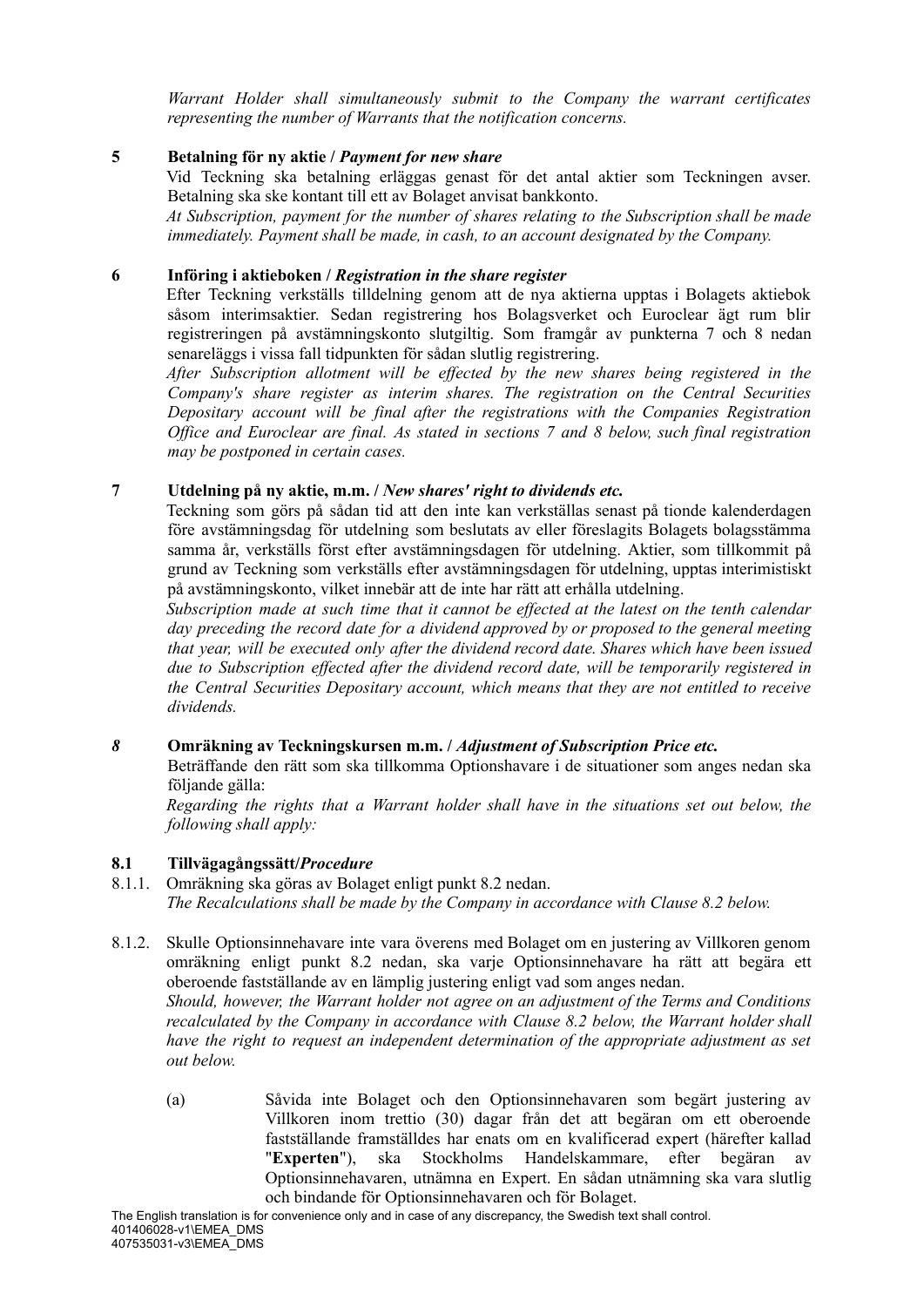*Unless the Company and the requesting Warrant holder have, within thirty (30) days from the request for independent determination, agreed on a qualified expert (hereinafter referred to as the "Expert"), the Stockholm Chamber of Commerce shall, at the request of the requesting Warrant holder, appoint the Expert, such appointment to be final and binding on the Warrant holder and the Company.*

- (b) Experten ska självständigt beakta den inträffade händelsen och dess inverkan på Teckningsoptionerna och/eller Aktierna och/eller Optionsinnehavaren. Experten har rätt att erhålla värdering eller övrig assistans från annan ansedd utomstående part efter instruktioner av Experten. *The Expert shall independently consider the event that occurred and its ef ect on the Warrants and/or Shares and/or the Warrant holder. In doing this, the Expert may obtain a valuation or other assistance from a reputable third party instructed by the Expert.*
- (c) Experten ska fastställa en lämplig omräkning i enlighet med dessa Villkor för att till fullo kompensera Optionsinnehavaren för varje utspädning och annan negativ påverkan. Experten ska så långt möjligt tillämpa de omräkningsprinciper som följer av punkt 8.2 (*Omräkning*) och/eller av andra för ändamålet relevanta bestämmelser i dessa Villkor för Teckningsoptioner och/eller i s.k. teckningsoptionsägaravtal avseende innehav av Teckningsoptioner, Aktier och/eller andra Rättigheter i Bolaget. *The Expert shall decide on the appropriate adjustments in accordance with these Terms and Conditions in order to fully compensate the Warrant holder for any dilution and other adverse ef ects. The Expert shall as far as possible apply*

*the adjustment principles set out in Clause 8.2 (Recalculations) and/or any other relevant provisions of these Terms and Conditions and/or any Warrant holder agreement regarding the holding of Warrants, Shares and/or any other Interests in the Company.*

- (d) Experten ska avge sitt beslut inom trettio (30) dagar räknat från den dag då denne tillsattes. *The Expert shall render his decision within thirty (30) days from the date when he was appointed.*
- (e) Expertens beslut ska vara slutligt bindande för Bolaget och för samtliga Optionsinnehavare. *The Expert's decision shall be final and binding on the Company and all Warrant holders.*
- (f) Ersättningen för Expertens kostnader och skälig ersättning till denne ska delas lika mellan Bolaget och den Optionsinnehavare som begär justering. *The costs incurred by, and reasonable remuneration to, the Expert shall be divided equally between the Company on the one part and the requesting Warrant holder on the other part.*

# **8.2 Omräkning/***Recalculations*

8.2.1. En omräkning av det antal Aktier som varje Teckningsoption ger rätt att teckna ska utföras om Teckning verkställts efter beslut om sådan omständighet som anges i punkt 8.2.2 till punkt 8.2.20.

*A recalculated number of Shares which every Warrant confers the right to subscribe for, shall be applied in the case of a Subscription being executed after the decision on any of the circumstances set in Clause 8.2.2 to Clause 8.2.20.*

## **8.2.2. Fondemission/***Bonus Issue*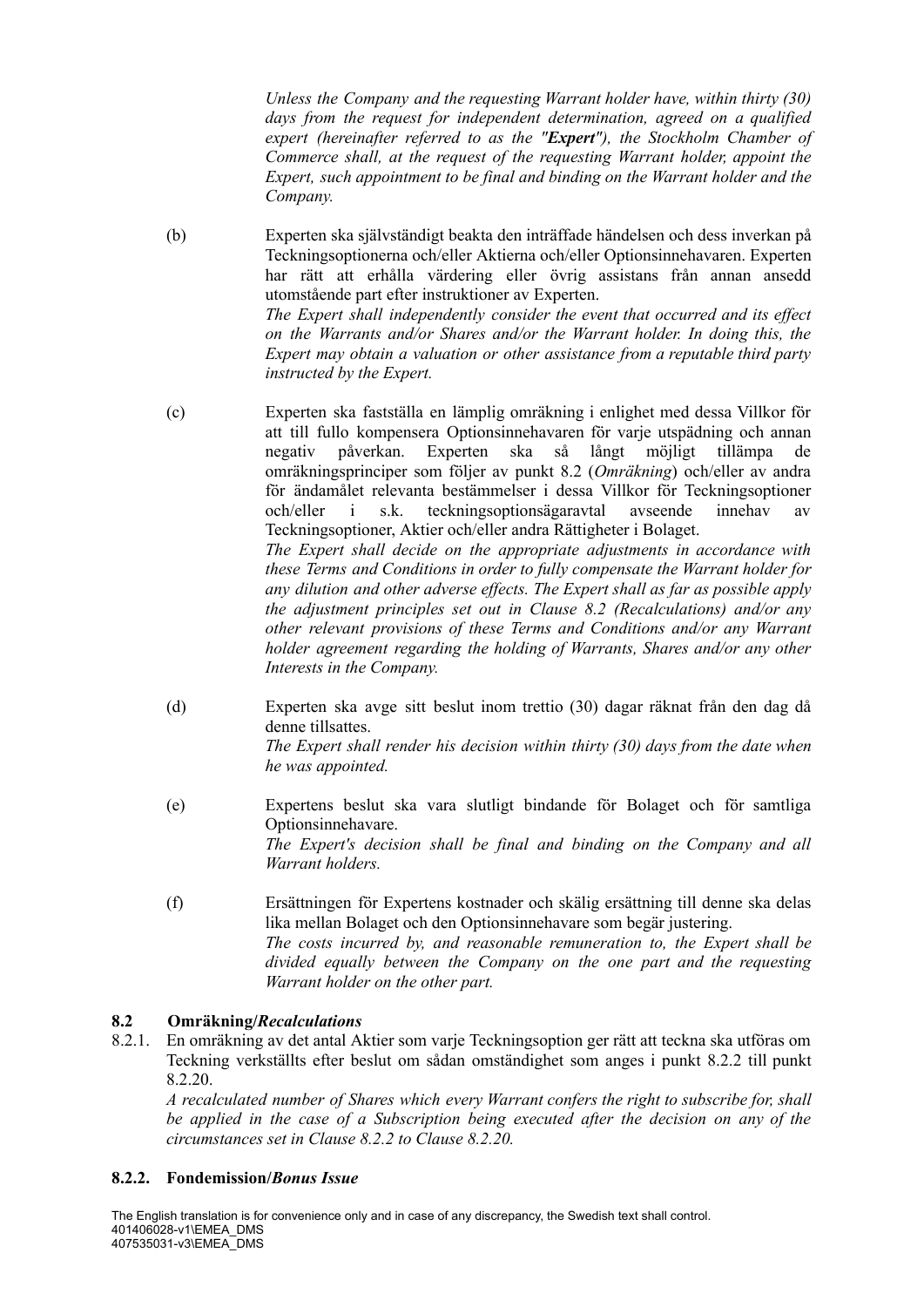Genomför Bolaget en fondemission ska Teckning – där anmälan om Teckning görs på sådan tid att den inte kan verkställas senast på tionde kalenderdagen före bolagsstämma som beslutar om emissionen – verkställas först sedan stämman beslutat om denna. Aktier, som tillkommit på grund av Teckning verkställd efter emissionsbeslutet, registreras interimistiskt på avstämningskonto, vilket innebär att de inte har rätt att deltaga i emissionen. Slutlig registrering på avstämningskonto sker först efter avstämningsdagen för emissionen.

*In the event the Company carries out a bonus issue, Subscription shall – where notice of* Subscription is made at such time that it cannot be effected at the latest on the tenth calendar *day prior to the shareholders' meeting which resolves upon the issue – be ef ected only after the shareholders' meeting has resolved to carry out the bonus issue. Shares which is issued as a consequence of Subscription executed after such a resolution shall be registered on an interim basis in the securities account and do not entitle to participation in the issue. Final registration in the securities account shall take place only after the record date for the issue.*

Vid Teckning som verkställs efter beslutet om fondemission tillämpas en omräknad Teckningskurs liksom en omräkning av det antal Aktier som varje Teckningsoption berättigar till Teckning av. Omräkningarna utföres av Bolaget enligt följande formler:

*In conjunction with Subscription ef ected after the resolution to carry out the bonus issue, a re-calculated Subscription Price as well as a re-calculated number of Shares which each Warrant shall entitle to Subscribe for shall apply. The re-calculations shall be made by the Company in accordance with the following formulas:*

| )mräknad<br><b>Teckningskurs</b>                                                              |  | <b>Föregående Teckningskurs x</b><br><b>antalet Aktier före</b>                                                                        |
|-----------------------------------------------------------------------------------------------|--|----------------------------------------------------------------------------------------------------------------------------------------|
|                                                                                               |  | <b>Antalet Aktier efter</b><br>fondemissionen                                                                                          |
| <b>Omräknat antal</b><br><b>Aktier som varje</b><br>Teckningsoption<br>berättigar till        |  | <b>Föregående antal Aktier som</b><br>varje Teckningsoption berättigar<br>till Teckning av x antalet Aktier                            |
| Teckning av I<br><b>Re-calculated</b><br><b>Subscription Price</b>                            |  | <b>Antalet Aktier före</b><br>fondemissionen<br><b>Previous Subscription Price x</b><br>number of shares prior to the<br>bonus issue - |
|                                                                                               |  | Number of shares following the<br><b>bonus</b> issue                                                                                   |
| <b>Re-calculated</b><br><b>number of Shares</b><br>that each Warrant<br>entitles to Subscribe |  | The previous number of Shares<br>that each Warrant entitled to<br><b>Subscribe for x number</b><br>of Shares following the bonus       |
| <b>TOP</b>                                                                                    |  | Number of Shares following the                                                                                                         |

Vid omräkning enligt ovanstående formel ska bortses från Aktier som innehas av Bolaget. Enligt ovan omräknad Teckningskurs och omräknat antal Aktier fastställs av Bolaget snarast möjligt efter bolagsstämmans beslut om fondemission, men tillämpas först efter avstämningsdagen för emissionen.

*When recalculating in accordance with the above formula, any shares held by the Company shall be disregarded. The recalculated Subscription Price and number of Shares, recalculated in accordance with the above, shall be determined by the Company as soon as possible following the shareholders' resolution regarding the bonus issue, but will not be applied until after the record date for the issue.*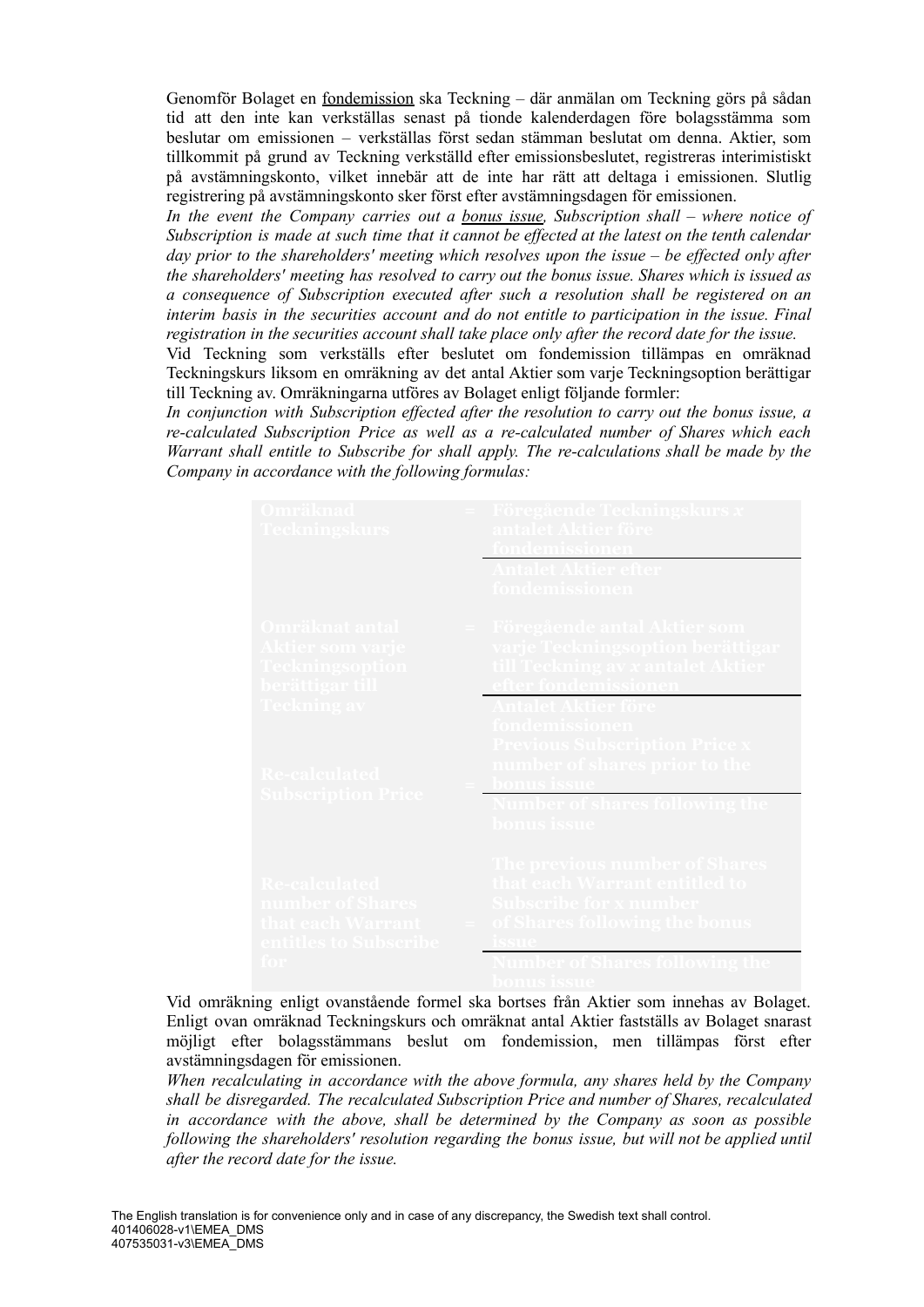# **8.2.3. Sammanläggning eller uppdelning/***Reverse split or split*

Genomför Bolaget en sammanläggning eller uppdelning av Aktier ska moment 8.2.2 ovan äga motsvarande tillämpning, varvid som avstämningsdag ska anses den dag då sammanläggning respektive uppdelning, på Bolagets begäran, sker hos Euroclear.

*If the Company carries out a reverse share split or a share split, subsection 8.2.2 above shall apply correspondingly, whereby the record date shall be deemed to be the date on which the reverse share split or share split is ef ected by Euroclear upon request by the Company.*

# **8.2.4. Nyemission med företrädesrätt/***New share issue in accordance with the shareholders' priority rights*

Genomför Bolaget en nyemission – med företrädesrätt för aktieägarna att teckna nya Aktier mot kontant betalning eller kvittning – ska följande gälla beträffande rätten till deltagande i emissionen för Aktie som tillkommit på grund av Teckning med utnyttjande av Teckningsoption:

*In the event the Company carries out a new issue of shares – with priority rights for shareholders to Subscribe for new Shares in exchange for cash payment or payment through set-of of claims – the following shall apply with respect to the right to participate in the issue for Shares which are issued as a consequence of the Subscription through exercise of Warrants:*

I. Om Bolagets Aktier vid tidpunkten för emissionen inte är föremål för marknadsnotering, ska omräkning ske, dels av Teckningskursen, dels av det antal Aktier som varje Teckningsoption ger rätt att teckna i enlighet med denna punkt 8.2.4 II angivna principer. Omräkningen som ska utföras av Bolaget, ska ha som utgångspunkt att värdet på Teckningsoptionerna ska lämnas oförändrat.

*Should the Company's Shares not be listed, at the time of the issuance, a recalculation of the Subscription Price and the number of Shares each Warrant entitles to subscribe for shall be adjusted in accordance with the principles set forth in this item 8.2.4 II. The recalculation shall be made by the Company and shall be made on the basis that the value of the Warrants shall remain unchanged.*

II. Om Bolagets Aktier vid tidpunkten för emissionen är föremål för marknadsnotering, ska följande gälla beträffande rätten att deltaga i emissionen:

*Should the Company's Shares be listed at the time of the issuance, the following shall apply with respect to the rights to participate in the new issue:*

(i) Beslutas emissionen av styrelsen under förutsättning av bolagsstämmans godkännande eller med stöd av bolagsstämmans bemyndigande, ska i beslutet anges den senaste dag då Teckning ska vara verkställd för att Aktie, som tillkommit genom Teckning, ska medföra rätt att deltaga i emissionen. Sådan dag får inte infalla tidigare än tionde kalenderdagen efter emissionsbeslutet.

*Where the board of directors resolves to issue Shares subject to approval by the shareholders or in accordance with an authorization by the shareholders, the resolution to issue Shares shall set forth the last date on which Subscription through the exercise of Warrants shall be executed in order for Shares, which is issued as a consequence of Subscription, shall entitle the Warrant holders to participate in the issue. Such date may not be earlier than ten calendar days following the resolution to issue shares.*

(ii) Beslutas emissionen av bolagsstämman, ska Teckning – som påkallas på sådan tid att Teckningen inte kan verkställas senast på tionde kalenderdagen före den bolagsstämma som beslutar om emissionen – verkställas först sedan Bolaget verkställt omräkning enligt detta moment 8.2.4, näst sista stycket. Aktie, som tillkommit på grund av sådan Teckning, registreras interimistiskt på avstämningskonto, vilket innebär att de inte har rätt att deltaga i emissionen.

*Where the shareholders have resolved upon the issue, the Subscription – for which notice for Subscription is made at such time that it cannot be ef ected on or before the tenth calendar day prior to the shareholders' meeting which decides upon the issue – shall be ef ected only*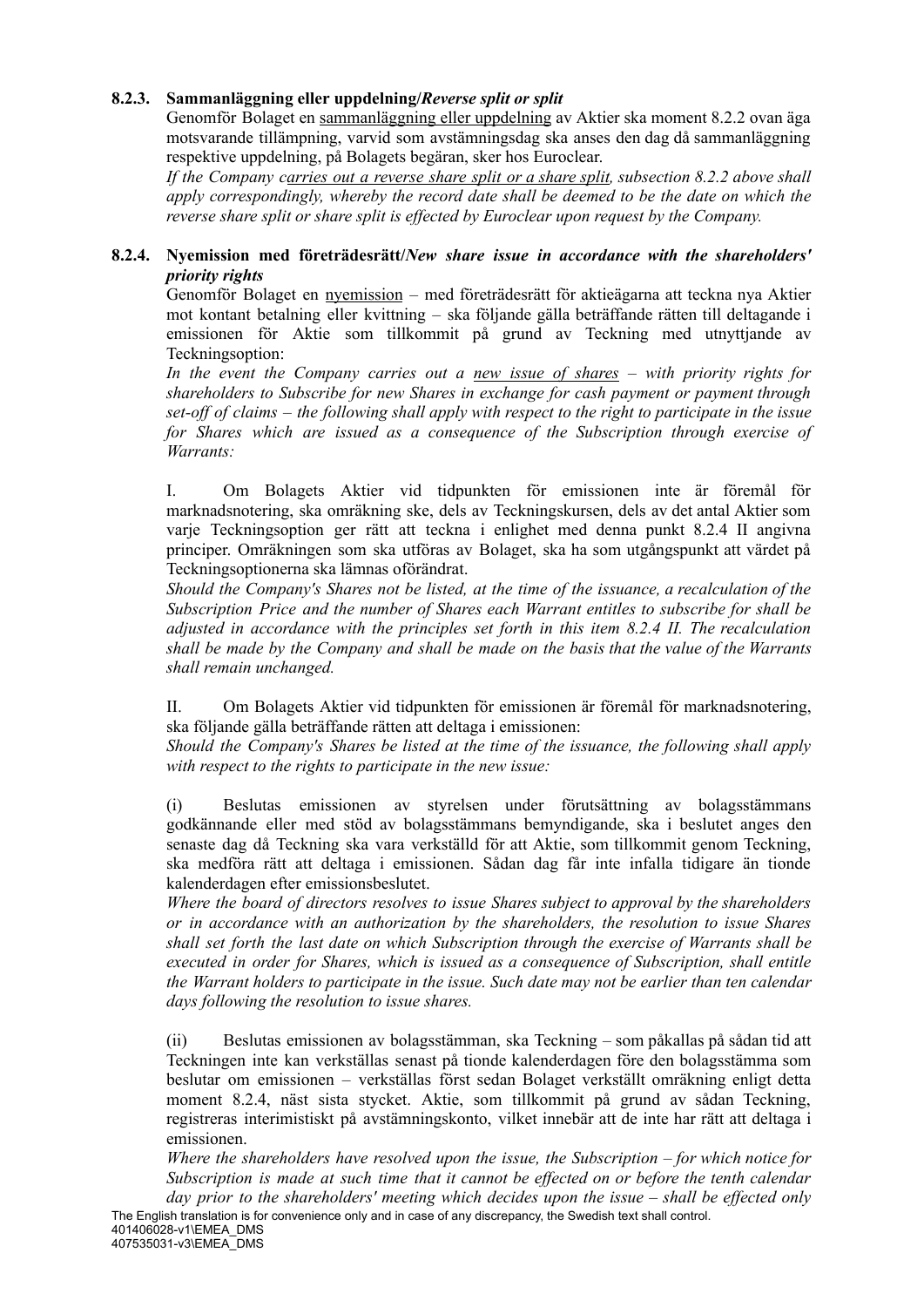*after the Company has ef ected recalculation in accordance with this subsection 8.2.4, penultimate paragraph. Shares which are issued as a consequence of such Subscription shall be registered on an interim basis in the share register account and shall not entitle to participation in the issue.*

Vid Teckning som verkställts på sådan tid att rätt till deltagande i nyemissionen inte uppkommer tillämpas en omräknad Teckningskurs liksom en omräkning av det antal Aktier som varje Teckningsoption berättigar till Teckning av. Omräkningarna utföres av Bolaget enligt nedan:

*Where Subscription is made at such time that no right to participate in the new issue arises, a recalculated Subscription Price as well as a recalculated number of Shares which each Warrant entitles to subscribe for shall apply. Recalculations shall be made by the Company in accordance with the following formulas:*

| Omräknad -<br><u>Teckningskurs</u>                                                                 | Föregående Teckningskurs x aktiens<br>genomsnittliga aktiekurs under den i<br>emissionsbeslutet fastställda Teckningstiden<br>ktiens genomsnittskurs<br>Aktiens genomsnittskurs ökad med det p<br>grundval därav framräknade teoretiska värdet<br><b>på teckningsrätten</b>                                   |
|----------------------------------------------------------------------------------------------------|---------------------------------------------------------------------------------------------------------------------------------------------------------------------------------------------------------------------------------------------------------------------------------------------------------------|
| Omräknat antal<br>Aktier som varje<br>Teckningsoption<br>berättigar till -<br><b>Teckning av I</b> | Föregående antal Aktier som varje<br>Teckningsoption berättigar till Teckning av x<br>(Aktiens genomsnittskurs ökad med det på<br>grundval därav framräknade teoretiska värdet                                                                                                                                |
| <b>Recalculated</b><br><b>Subscription</b><br>Price                                                | <b>Aktiens genomsnittskurs</b><br>The Subscription Price x the average share<br>price of the Share during the Subscription<br><b>Period set forth in the issue resolution (average</b><br>price of Share<br>The average price of Share increase <u>d by th</u><br>theoretical value of the subscription right |
| <u>Recalculated</u>                                                                                | calculated on the basis thereof<br>The previous number of Shares that each                                                                                                                                                                                                                                    |
| number of<br><b>Shares that</b><br><u>each Warrant</u><br>entitles to<br><b>Subscribe for</b>      | Warrant entitled to subscribe for <b>x</b> (the<br>average price of Share increased by the<br>theoretical value of the subscription right<br>The average price of Share                                                                                                                                       |

Aktiens genomsnittskurs ska anses motsvara genomsnittet av det för varje handelsdag under teckningstiden framräknade medeltalet av den under dagen noterade högsta och lägsta betalkursen för aktien enligt marknadsnotering. I avsaknad av notering av betalkurs ska i stället den som slutkurs noterade köpkursen ingå i beräkningen. Dag utan notering av vare sig betalkurs eller köpkurs ska inte ingå i beräkningen.

*The average price of a Share shall be deemed to correspond to the average for each trading day during the Subscription Period of the calculated mean value of the highest and lowest price paid for the Share according to market quotation. In the absence of a quoted paid price, the bid price which is quoted as the closing price shall form the basis for the calculation. Days when no paid price or bid price is quoted, shall be excluded from the calculation.*

Det teoretiska värdet på teckningsrätten framräknas enligt följande formel:

*The theoretical value of the subscription right shall be calculated according to the following formula:*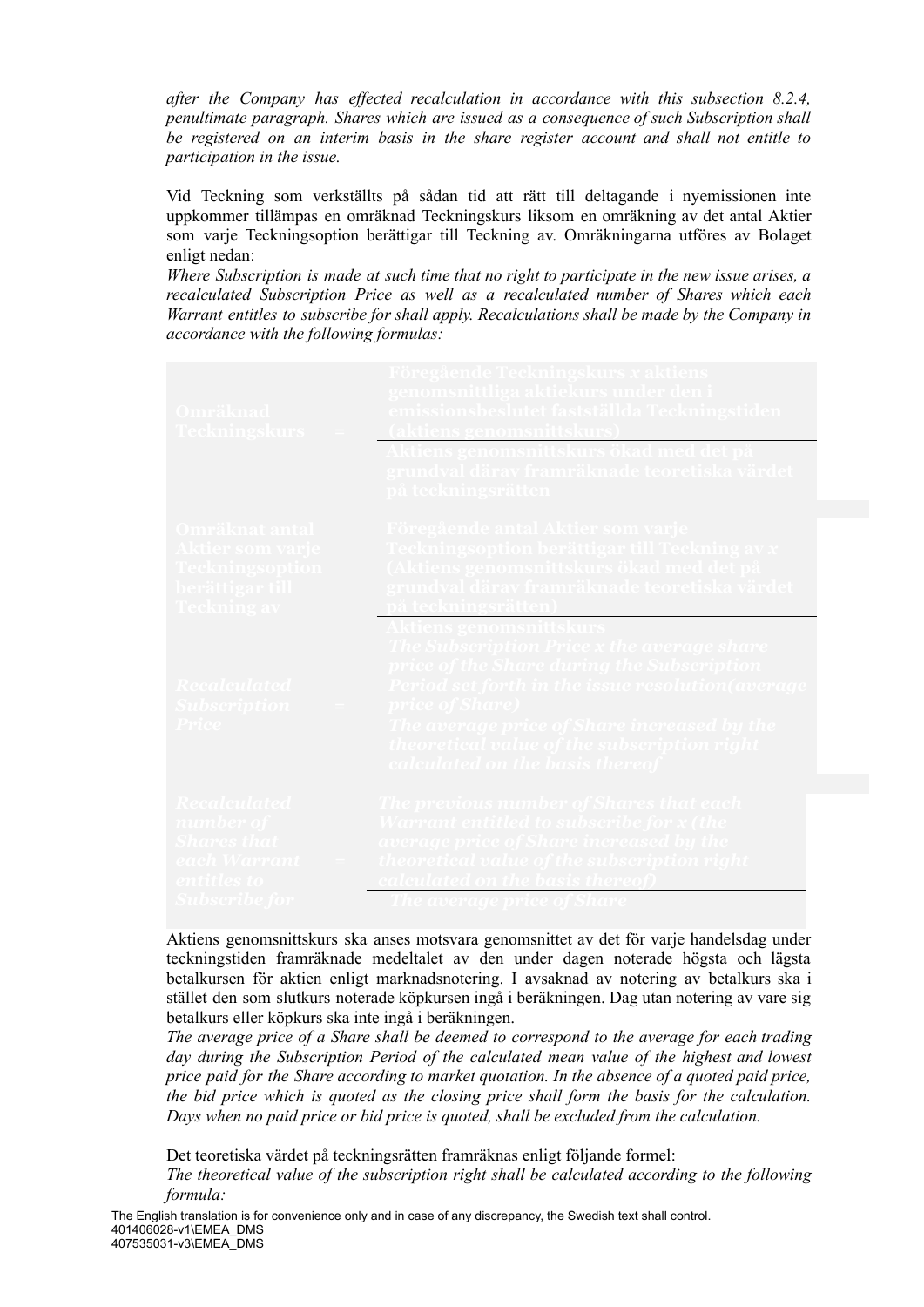Vid omräkning enligt ovanstående formel ska bortses från Aktier som innehas av Bolaget. Uppstår ett negativt värde, ska det teoretiska värdet på teckningsrätten bestämmas till noll.

*the new Share)*

*When recalculating in accordance with the above formula, any Shares held by the Company shall be disregarded. If a negative value arises, the theoretical value of the subscription right shall be determined to be zero.*

Enligt ovan omräknad Teckningskurs och omräknat antal Aktier ska fastställas av Bolaget två Bankdagar efter Teckningstidens utgång och ska tillämpas vid Teckning, som verkställs därefter.

*The recalculated Subscription Price and the recalculated number of Shares as set forth above shall be determined by the Company two Business days after the expiration of the Subscription Period and shall apply to Subscriptions executed thereafter.*

Under tiden till dess att omräknad Teckningskurs och omräknat antal Aktier som varje Teckningsoption berättigar till Teckning av fastställts, verkställs Teckning endast preliminärt, varvid det antal Aktier, som varje Teckningsoption före omräkning berättigar till Teckning av, upptas interimistiskt på avstämningskonto. Dessutom noteras särskilt att varje Teckningsoption efter omräkningar kan berättiga till ytterligare Aktier. Slutlig registrering på avstämningskontot sker sedan omräkningarna fastställts.

*During the period until the recalculated Subscription Price and recalculated number of Shares that each Warrant entitles to subscribe for are determined, Subscription shall only be executed on a preliminary basis, whereupon the full number of Shares according to the not yet recalculated number of Shares will be registered in the share register account on an interim basis. In addition, a special note shall be recorded to the ef ect that the Warrant may entitle the Holder to additional shares pursuant to the recalculated number of Shares. Final registration in the share register account shall be ef ected following the determination of the recalculations.*

# **8.2.5. Nyemission av teckningsoptioner eller konvertibler med företrädesrätt/***Issue of warrants and convertibles in accordance with the shareholders' priority rights*

Genomför Bolaget en emission enligt 14 kap. eller 15 kap. aktiebolagslagen – med företrädesrätt för aktieägarna och mot kontant betalning eller genom kvittning – ska beträffande rätten till deltagande i emissionen för Aktie, som tillkommit på grund av Teckning med utnyttjande av Teckningsoption bestämmelserna i moment 8.2.4 I, och 8.2.4 II första stycket (i) och (ii) ovan äga motsvarande tillämpning.

*Where the Company carries out an issue in accordance with Ch. 14 or Ch. 15 of the Companies Act – with priority rights for the shareholders in exchange for cash payment or payment through set-of of claims – the provisions contained in subsection 8.2.4 I, and 8.2.4 II first paragraph (i) and (ii), shall apply correspondingly, with respect to the right to participate in the issue for Shares that have been issued as a consequence of Subscription through exercise of the Warrant.*

I. Om Bolagets Aktier eller teckningsrätter vid tidpunkten för emissionen inte är föremål för marknadsnotering, ska omräkning ske, dels av Teckningskursen, dels av det antal The English translation is for convenience only and in case of any discrepancy, the Swedish text shall control. 401406028-v1\EMEA\_DMS 407535031-v3\EMEA\_DMS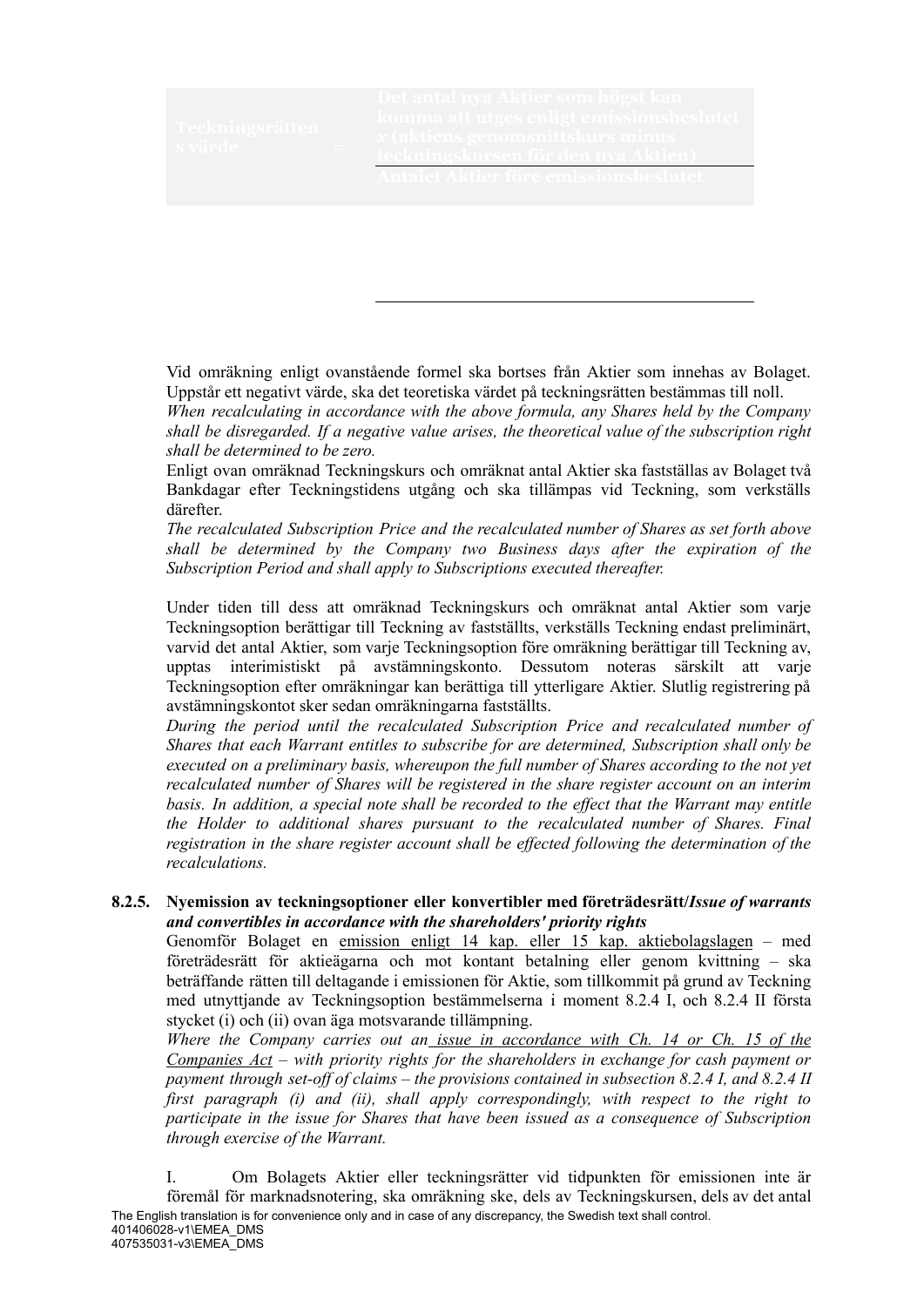Aktier som varje Teckningsoption ger rätt att teckna i enlighet med denna punkt 8.2.5 angivna principer. Omräkningen som ska utföras av Bolaget, ska ha som utgångspunkt att värdet på Teckningsoptionerna ska lämnas oförändrat.

*Should the Company's Shares or subscription rights not be listed, at the time of the issuance, a recalculation of the Subscription Price and the number of Shares each Warrant entitles to subscribe for shall be adjusted in accordance with the principles set forth in this item 8.2.5. The recalculation shall be made by the Company and shall be made on the basis that the value of the Warrants shall remain unchanged.*

II. Om Bolagets Aktier eller teckningsrätter vid tidpunkten för emissionen är föremål för marknadsnotering, ska vid Teckning som verkställts på sådan tid att rätt till deltagande i emissionen inte uppkommer tillämpas en omräknad Teckningskurs liksom en omräkning av det antal Aktier som varje Teckningsoption berättigar till Teckning av. Omräkningarna utföres av Bolaget och enligt följande formler:

*Should the Company's Shares or subscription rights be listed at the time of the issuance, where Subscription is made at such time that no right to participate in the issue arises, a recalculated Subscription Price as well as a recalculated number of Shares which each Warrant entitles to Subscribe for shall be applied. Recalculations shall be made by the Company in accordance with the following formulas:*

| <b>Omräknad</b><br><b>Teckningskurs</b>          | Föregående Teckningskurs x aktiens<br>genomsnittliga aktiekurs under den i<br>emissionsbeslutet fastställda<br>teckningstiden (Aktiens |
|--------------------------------------------------|----------------------------------------------------------------------------------------------------------------------------------------|
|                                                  | <u>Aktiens genomsnittskurs ökad med </u><br>teckningsrättens värde                                                                     |
| Omräknat antal                                   | Föregående antal Aktier som varje                                                                                                      |
| <b>Aktier som varje</b>                          | Teckningsoption berättigar till Teckning                                                                                               |
| <u> Feckningsoption</u>                          | av x (Aktiens genomsnittskurs ökad med                                                                                                 |
| berättigar till -                                |                                                                                                                                        |
| <b>Teckning av</b>                               | Aktiens genomsnittskurs<br><b>Previous Subscription Price x the</b><br>average share price of the share during                         |
| <b>Recalculated</b><br><b>Subscription Price</b> | the Subscription Period set forth in the<br>resolution approving the issue (average                                                    |
|                                                  | <u>The average price of Share increased by </u><br>the value of the subscription right                                                 |
| Recalculated                                     | <b>Previous number of Shares that each</b>                                                                                             |
| number of                                        | <b>Warrant entitles to Subscribe for x (the</b>                                                                                        |
| <b>Shares that each</b>                          | average price of Share increased by the                                                                                                |
| Warrant entitles to                              |                                                                                                                                        |

Teckningsrättens värde ska anses motsvara genomsnittet av det för varje handelsdag under Teckningstiden framräknade medeltalet av den under dagen noterade högsta och lägsta betalkursen för teckningsrätten enligt marknadsnotering. I avsaknad av notering av betalkurs ska i stället den som slutkurs noterade köpkursen ingå i beräkningen. Dag utan notering av vare sig betalkurs eller köpkurs ska inte ingå i beräkningen.

*The value of the subscription right shall be deemed to correspond to the average mean value of the highest and lowest prices paid for such rights each trading day during the Subscription Period according to market quotation. In the absence of a quoted paid price, the final bid price shall form the basis for the calculation. Days when no paid price or bid price is quoted, shall be excluded from the calculation.*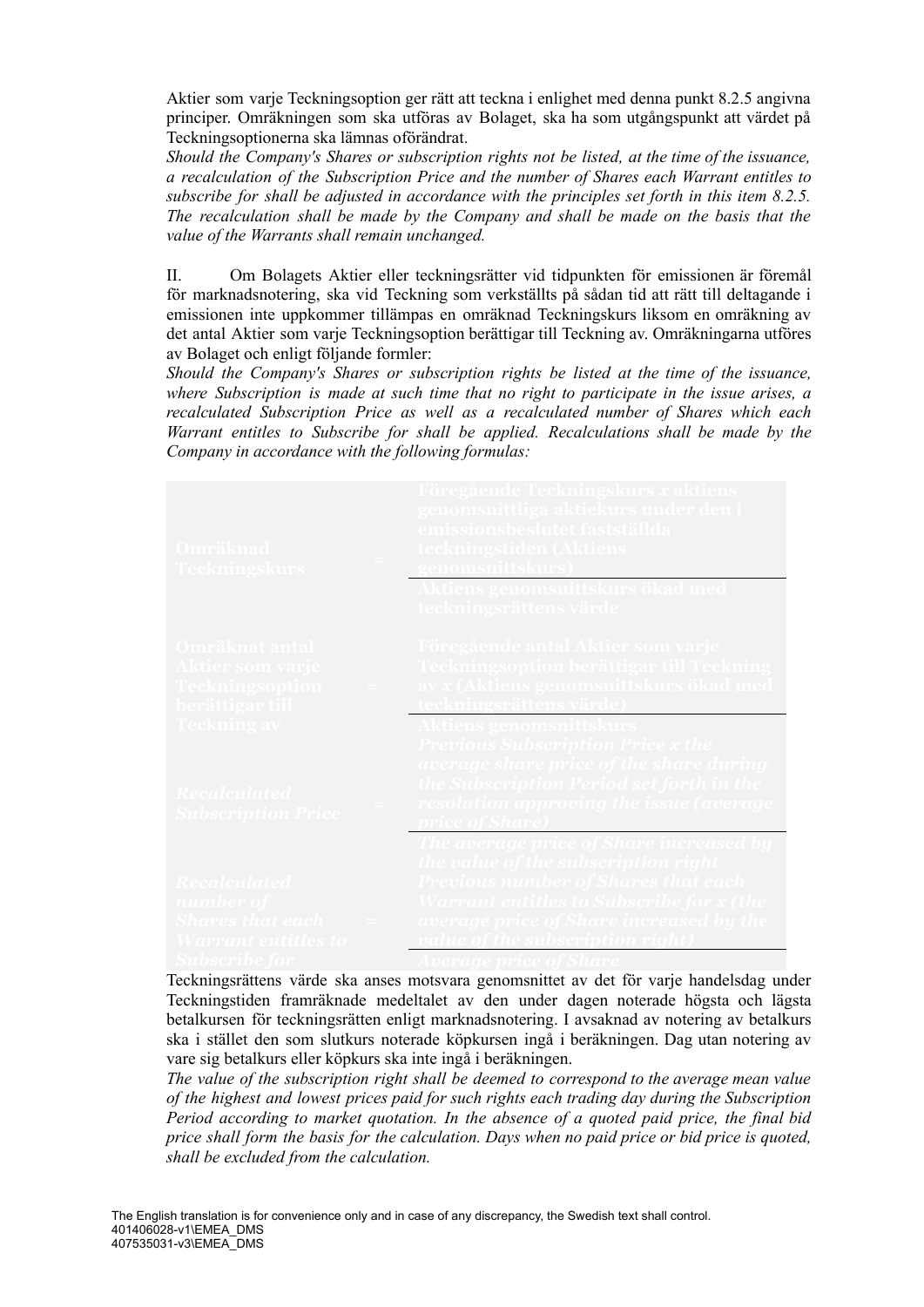Enligt ovan omräknad Teckningskurs och omräknat antal Aktier ska fastställas av Bolaget två Bankdagar efter Teckningstidens utgång och ska tillämpas vid Teckning, som verkställs därefter.

*The recalculated Subscription Price and the recalculated number of Shares as set forth above shall be determined by the Company two Business Days after the expiration of the Subscription Period and shall apply to Subscriptions made after such time.*

Vid anmälan om Teckning som sker under tiden fram till dess att omräknad Teckningskurs och omräknat antal Aktier som varje Teckningsoption berättigar till Teckning av fastställts, ska bestämmelserna i moment 8.2.4, sista stycket ovan, äga motsvarande tillämpning.

*In relation to notice of Subscription ef ected during the period until the re-calculated Subscription Price and recalculated number of Shares have been determined, the provisions set forth in the final paragraph of subsection 8.2.4 above shall apply correspondingly.*

## **8.2.6. Andra riktade erbjudanden till aktieägarna/***Other of ers directed to the shareholders*

Skulle Bolaget i andra fall än som avses i momenten 8.2.2 - 8.2.5 ovan rikta erbjudande till aktieägarna att, med företrädesrätt enligt principerna i 13 kap. 1 § aktiebolagslagen, av Bolaget förvärva värdepapper eller rättighet av något slag eller besluta att, enligt ovan nämnda principer, till aktieägarna utdela sådana värdepapper eller rättigheter utan vederlag (erbjudandet) ska vid Teckning, som görs på sådan tid, att därigenom erhållen Aktie inte medför rätt till deltagande i erbjudandet, ska följande gälla:

*In the event the Company, under circumstances other than those set forth in subsections 8.2.2- 8.2.5 above, directs an of er to the shareholders, with a priority rights pursuant to the principles set forth in Ch. 13, section 1 of the Companies Act, to acquire securities or rights of any kind from the Company, or where the Company resolves, pursuant to the above stated principles, to distribute to its shareholders such securities or rights without consideration (the of er), the following shall apply, with respect to Subscriptions requested at such a time that the thereby acquired Shares do not carry rights to participate in the of er:*

I. Om Bolagets Aktier vid tidpunkten för emissionen inte är föremål för marknadsnotering, ska omräkning ske, dels av Teckningskursen, dels av det antal Aktier som varje Teckningsoption ger rätt att teckna i enlighet med denna punkt 8.2.6 angivna principer. Omräkningen som ska utföras av Bolaget, ska ha som utgångspunkt att värdet på Teckningsoptionerna ska lämnas oförändrat.

*Should the Company's Shares not be listed, at the time of the issuance, a recalculation of the Subscription Price and the number of Shares each Warrant entitles to subscribe for shall be adjusted in accordance with the principles set forth in this item 8.2.6. The recalculation shall be made by the Company and shall be made on the basis that the value of the Warrants shall remain unchanged.*

II. Om Bolagets Aktier vid tidpunkten för emissionen är föremål för marknadsnotering, ska tillämpas en omräknad Teckningskurs liksom en omräkning av det antal Aktier som varje Teckningsoption berättigar till Teckning av. Omräkningarna utföres av Bolaget och enligt följande formler:

*Should the Company's Shares be listed at the time of the issuance, a recalculated Subscription Price as well as a recalculated number of Shares which each Warrant entitles to Subscribe for shall be applied. Recalculations shall be made by the Company in accordance with the following formulas:*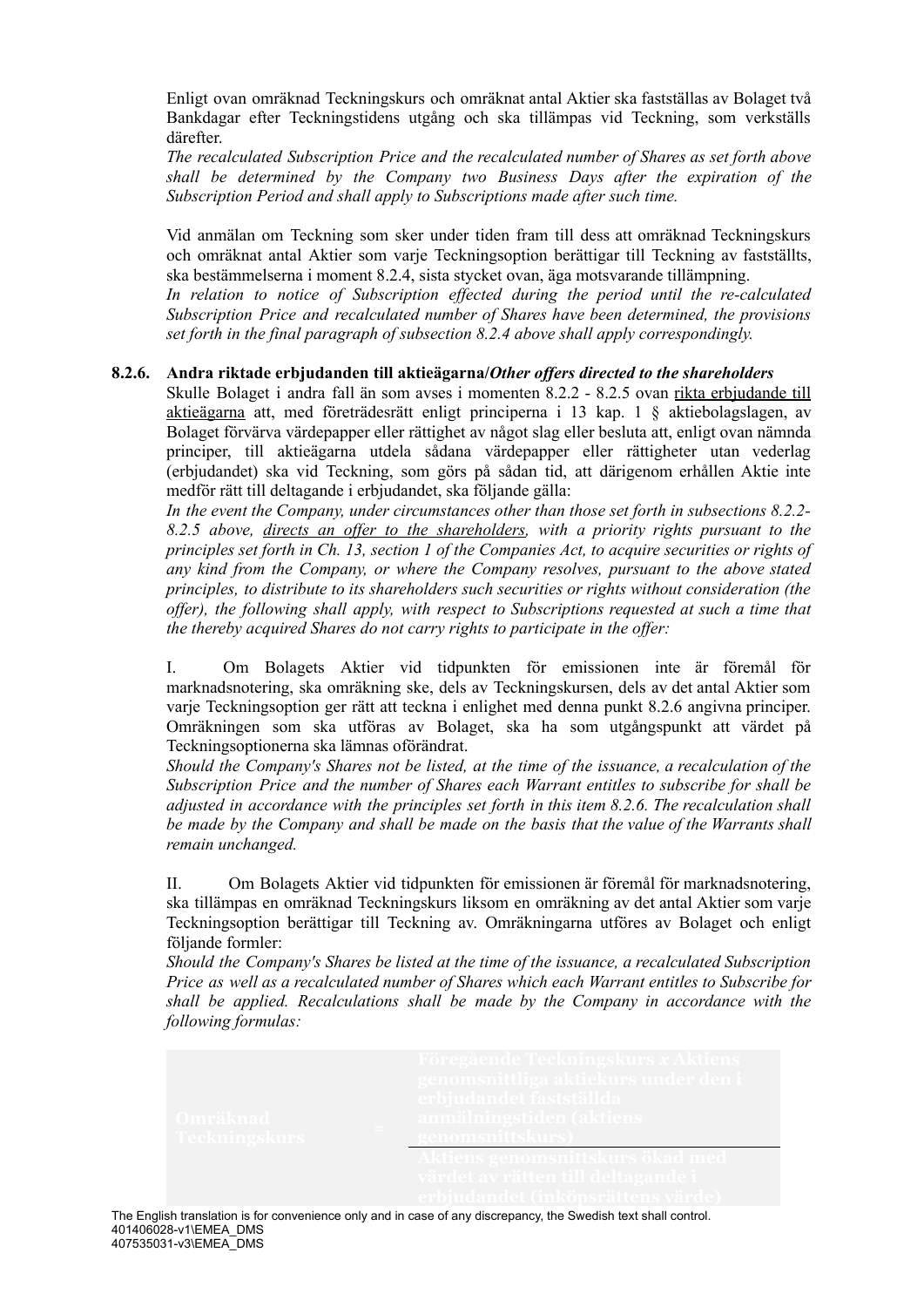| Föregående antal Aktier som varje<br>Teckningsoption berättigar till Teckning<br>av x (Aktiens genomsnittskurs ökad<br>psrättens värde                                               |
|--------------------------------------------------------------------------------------------------------------------------------------------------------------------------------------|
| <b>Aktiens genomsnittskurs</b>                                                                                                                                                       |
| <b>Previous Subscription Price x the</b><br>average share price of the share during<br>the notice period set forth in the offer<br>$_1$ Average price of share increased by the $\,$ |
| value of the right to participate in the<br>offer                                                                                                                                    |
| <b>Previous number of Shares that each</b><br><b>Warrant entitles to Subscribe for x (the</b><br>average price of Share increased by the                                             |
|                                                                                                                                                                                      |

Aktiens genomsnittskurs beräknas i enlighet med vad som angivits i moment 8.2.4 ovan. *The average price of Share is calculated in accordance with the provisions set forth in subsection 8.2.4 above.*

För det fall att aktieägarna erhållit inköpsrätter och handel med dessa ägt rum, ska värdet av rätten till deltagande i erbjudandet anses motsvara inköpsrättens värde. Inköpsrättens värde ska härvid anses motsvara genomsnittet av det för varje handelsdag under anmälningstiden framräknade medeltalet av den under dagen noterade högsta och lägsta betalkursen för inköpsrätten enligt marknadsnotering. I avsaknad av notering av betalkurs ska i stället den som slutkurs noterade köpkursen ingå i beräkningen. Dag utan notering av vare sig betalkurs eller köpkurs ska inte ingå i beräkningen.

*In the event the shareholders received purchase rights and trading in such rights has taken* place, the value of the right to participate in the offer shall be deemed to be equivalent to the *value of the purchase right. The value of the purchase right in such circumstances shall be deemed to correspond to the average mean value of the highest and lowest prices paid each trading day during the application period according to market quotation. In the event no paid price is quoted, the bid price quoted as the closing price shall be used in the calculation instead. Days when no paid price or bid price is quoted, shall be excluded from such calculation.*

För det fall aktieägarna ej erhållit inköpsrätter eller eljest sådan handel med inköpsrätter som avses i föregående stycke ej ägt rum, ska omräkning av Teckningskursen och det antal Aktier som varje Teckningsoption berättigar till Teckning av ske med tillämpning så långt möjligt av de principer som anges ovan i detta moment 8.2.6, varvid följande ska gälla. Om en marknadsnotering sker av de värdepapper eller rättigheter som erbjuds aktieägarna, ska värdet av rätten till deltagande i erbjudandet anses motsvara genomsnittet av det för varje handelsdag under 25 handelsdagar från och med första dag för marknadsnotering framräknade medeltalet av den under dagen noterade högsta och lägsta betalkursen vid affärer i dessa värdepapper eller rättigheter enligt marknadsnotering, i förekommande fall minskat med det vederlag som betalats för dessa i samband med erbjudandet. I avsaknad av notering av betalkurs ska i stället den som slutkurs noterade köpkursen ingå i beräkningen. Noteras varken betalkurs eller köpkurs under viss eller vissa dagar, ska vid beräkningen av värdet av rätten till deltagande i erbjudandet bortses från sådan dag. Den i erbjudandet fastställda anmälningstiden ska vid omräkning av Teckningskurs och antal Aktier enligt detta stycke anses motsvara den ovan i detta stycke nämnda perioden om 25 handelsdagar. Om sådan marknadsnotering ej äger rum, ska värdet av rätten till deltagande i erbjudandet så långt möjligt fastställas med ledning av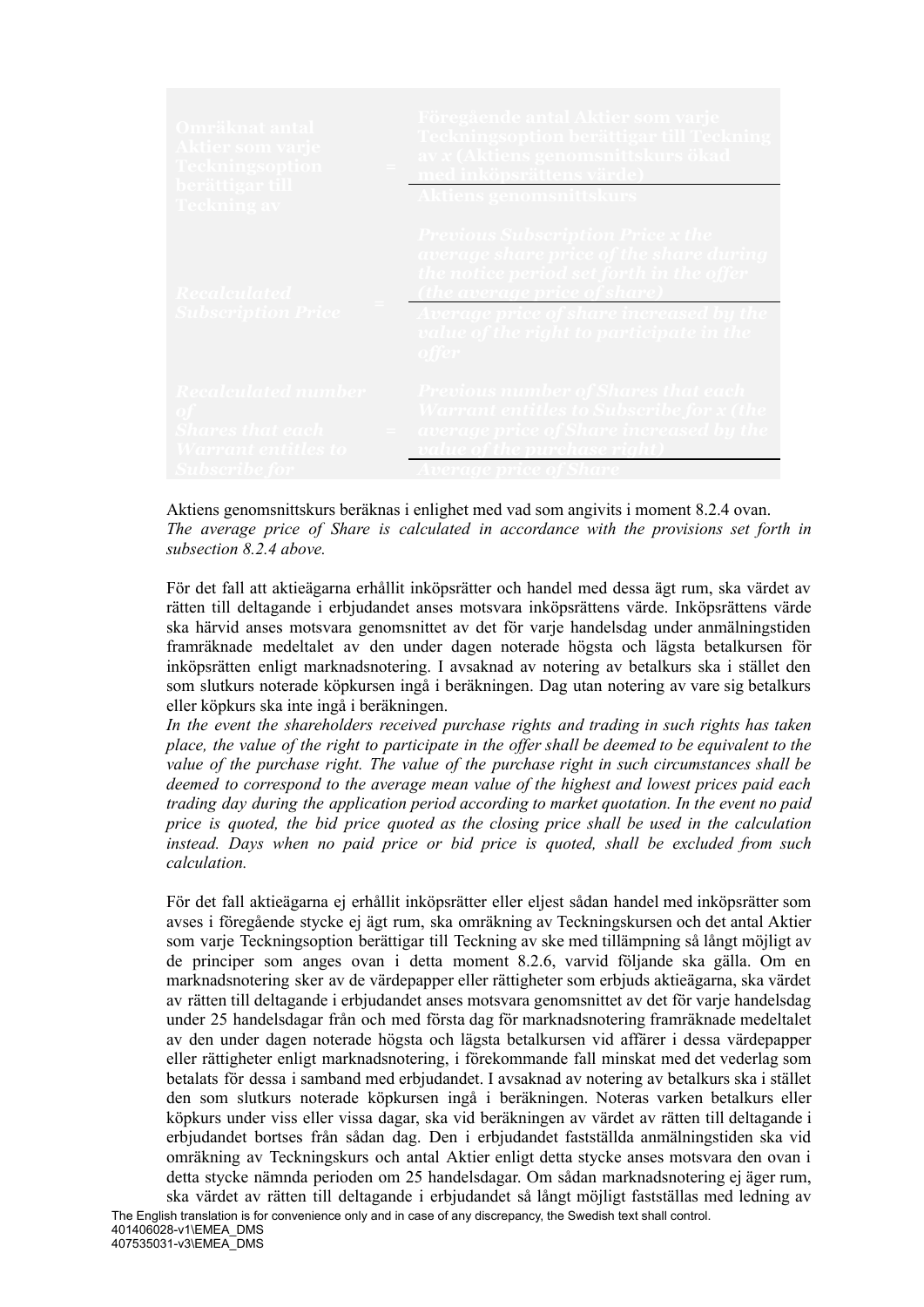den marknadsvärdesförändring avseende Bolagets Aktier som kan bedömas ha uppkommit till följd av erbjudandet.

*In the event the shareholders have not received purchase rights or where such trading in purchase rights mentioned in the previous paragraph has otherwise not taken place, recalculation of the Subscription Price and number of Shares shall take place, thereby applying, to the greatest extent possible, the principles set forth above in this subsection 8.2.6, whereupon the following shall apply. If market quotation of the securities or rights which are* offered to the shareholders takes place, the value of the right to participate in the offer shall *be deemed to correspond to the average of the calculated mean values, for each trading day during a period of 25 trading days commencing on the first day for the market quotation, of the highest and lowest price paid during the said day, for transactions in these securities or rights at the market place, where applicable, decreased by any consideration paid for such securities or rights in connection with the of er. In the absence of a quotation of paid price, the last bid price quoted shall be used in the calculation instead. If neither a selling price nor a bid price is quoted on certain given day or days, such day shall be excluded from the calculation of the value of the right to participate in the of er. When recalculation of the Subscription Price and the number of Shares is made according to this paragraph, the above mentioned period of 25 trading days shall be deemed to correspond to the application period determined in the of er. In the event no such market quotation takes place, the value of the right to participate in the of er shall, to the greatest extent possible, be based upon the change in the market value of the Company's Shares, which may be deemed to have occurred as a consequence of the of er.*

Enligt ovan omräknad Teckningskurs och omräknat antal Aktier ska fastställas av Bolaget snarast möjligt efter erbjudandetidens utgång och ska tillämpas vid Teckning, som verkställs efter ett sådant fastställande har skett.

*The Subscription Price and number of Shares recalculated in accordance with the above shall be determined by the Company as soon as possible after the expiration of the of er and shall be applied on Subscriptions ef ected after such determination.*

Vid anmälan om Teckning som sker under tiden till dess att omräknad Teckningskurs och omräknat antal Aktier varje Teckningsoption berättigar till Teckning av fastställts, ska bestämmelserna i moment 8.2.4, sista stycket ovan, äga motsvarande tillämpning.

*In relation to Subscriptions which are ef ected during the period until the re-calculated Subscription Price and recalculated number of Shares have been determined, the provisions set forth in the final paragraph of subsection 8.2.4 above shall apply correspondingly.*

# **8.2.7. Optionshavares rätt vid nyemission av teckningsoptioner eller konvertibler med företrädesrätt/***Warrant holders' rights at an issue of warrants and convertibles in accordance with the shareholders' priority rights*

Genomför Bolaget en nyemission eller emission enligt 14 kap. eller 15 kap. aktiebolagslagen – med företrädesrätt för aktieägarna och mot kontant betalning eller genom kvittning – äger Bolaget besluta att ge samtliga Teckningsoptionshavare av Teckningsoptioner samma företrädesrätt som enligt beslutet tillkommer aktieägarna. Därvid ska varje Teckningsoptionshavare, oaktat sålunda att Teckning ej verkställts, anses vara ägare till det antal Aktier som Teckningsoptionshavaren skulle ha erhållit, om Teckning på grund av Teckningsoption verkställts av det antal Aktier, som varje Teckningsoption berättigade till Teckning av vid tidpunkten för beslutet om emission.

*Where the Company carries out a new share issue or an issue in accordance with Ch. 14 or Ch. 15 of the Companies Act – with priority rights for the shareholders to subscribe for new Shares in exchange for cash payment or payment through set-of of claims – the Company is entitled to decide that all Warrant holders are entitled to the same priority rights that are bestowed upon the shareholders. In connection with this, each Warrant holder, disregarding that Subscription has not been made, will be considered as owners of the number of Shares that the Warrant holder would have received if the Subscription had been executed before the issue.*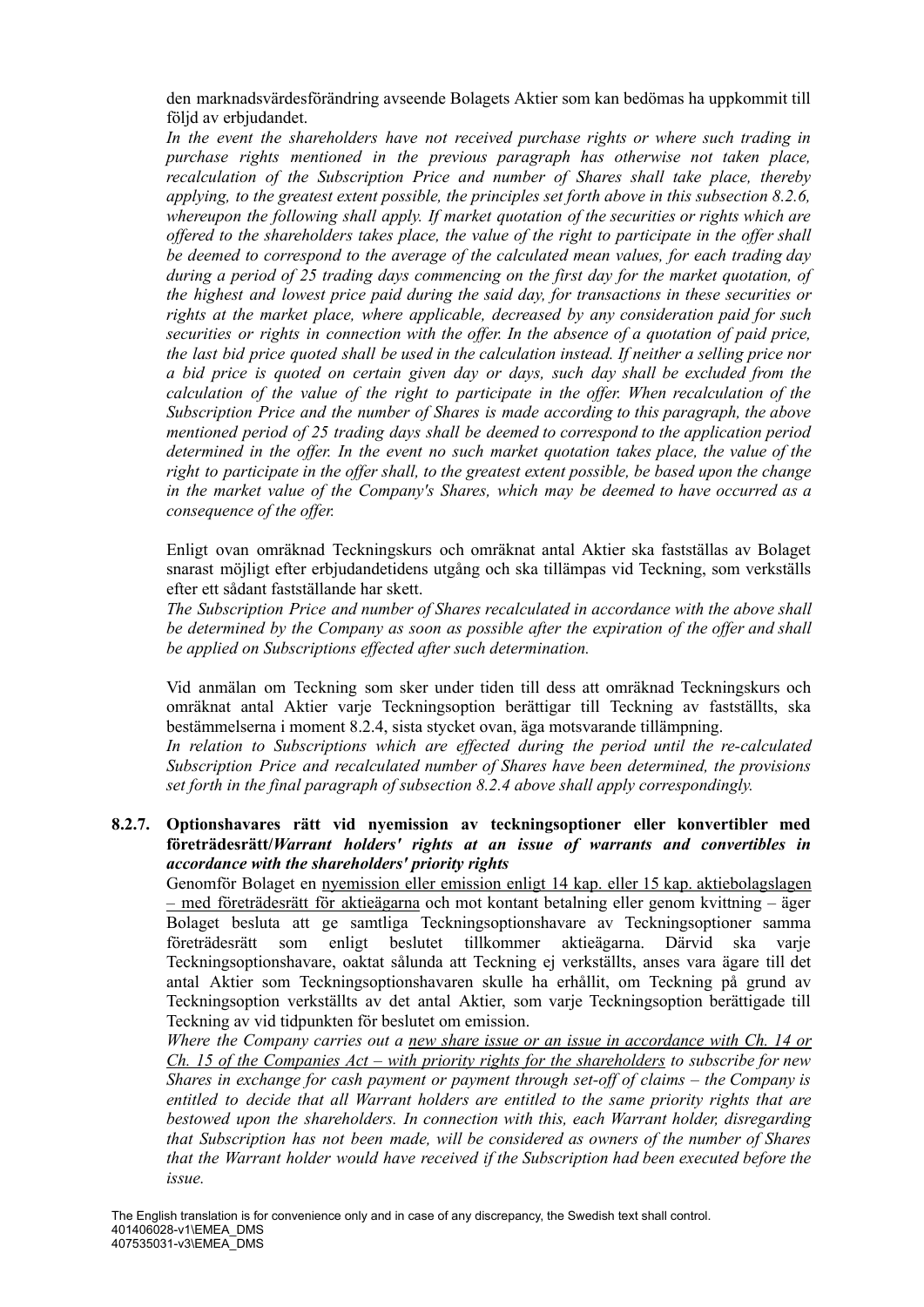Skulle Bolaget besluta att till aktieägarna rikta ett sådant erbjudande som avses i moment 8.2.6 ovan, ska vad i föregående stycke sagts äga motsvarande tillämpning, dock att det antal Aktier som Teckningsoptionshavaren anses vara ägare till i sådant fall ska fastställas efter den Teckningskurs, som gällde vid tidpunkten för beslutet om erbjudandet.

*Should the Company direct such an of er intended in subsection 8.2.6 above, to its shareholders, the provisions set forth in previous paragraph will apply correspondingly. However, the number of Shares which the Warrant holder shall be deemed to be owner of shall be determined after the Subscription Price which applied at the time of the resolution of the offer.* 

Om Bolaget skulle besluta att ge Teckningsoptionshavarna företrädesrätt i enlighet med bestämmelserna i detta moment 8.3.6, ska någon omräkning enligt momenten 8.2.4, 8.2.5 eller 8.2.6 ovan inte äga rum.

*If the Company resolves to give the Warrant holders' priority rights, in accordance to the provisions set forth in this subsection 8.3.6, recalculation according to subsections 8.2.4, 8.2.6 or 8.2.6, shall not be made.*

## **8.2.8. Utdelning/***Dividend*

I. Om Bolagets Aktier inte är föremål för marknadsnotering, och det beslutas om utdelning till aktieägarna, oavsett om det rör sig om en kontant eller sakutdelning, ska en omräkning av Teckningskursen utföras av Bolaget varigenom Teckningskursen ska reduceras med ett belopp motsvarande utdelningen per Aktie.

*Should the Company's Shares not be listed, and the Company resolves to pay a dividend to the shareholders whether in cash or in kind, the Company shall, recalculate the Subscription Price shall be reduced by the dividend per Share.*

II. Om Bolagets Aktier är föremål för marknadsnotering och beslutas om utdelning till aktieägarna ska, där anmälan om Teckning som görs på sådan tid, att därigenom erhållen Aktie inte medför rätt till erhållande av sådan utdelning, tillämpas en omräknad Teckningskurs och ett omräknat antal Aktier som varje Teckningsoption berättigar till Teckning av. Omräkningen ska baseras på den sammanlagda utdelningen. Omräkningarna utföres av Bolaget enligt följande formler:

*Should the Company's shares be listed, at the time of the issuance, and in the event the Company resolves to pay a dividend to the shareholders recalculation of the Subscription Price and the number of Shares each Warrant entitles the Warrant holder to Subscribe for, shall be made regarding Subscriptions requested at such a time that the Shares thereby received do not carry rights to receive such dividend. The recalculation shall be based upon the total dividend. The recalculation shall be made by the Company in accordance with the following formulas:*

| Omräknad Teckningskurs                                                                             | Föregående Teckningskurs x Aktiens<br>genomsnittliga aktiekurs under en<br>period om 25 handelsdagar räknat<br>fr.o.m. den dag då Aktien noteras<br>utan rätt till utdelning (Aktiens<br>genomsnittskurs]      |
|----------------------------------------------------------------------------------------------------|----------------------------------------------------------------------------------------------------------------------------------------------------------------------------------------------------------------|
|                                                                                                    | Aktiens genomsnittskurs ökad med<br>den utdelning som utbetalas per<br><b>Aktie</b>                                                                                                                            |
| <b>Omräknat antal Aktier</b><br>som varje<br><b>Teckningsoption</b><br>berättigar till Teckning av | Föregående antal Aktier som varje<br>Teckningsoption berättigar till<br><b>Teckning av x (Aktiens)</b><br>genomsnittskurs ökad med den<br>utdelning som utbetalas per Aktie)<br><b>Aktiens genomsnittskurs</b> |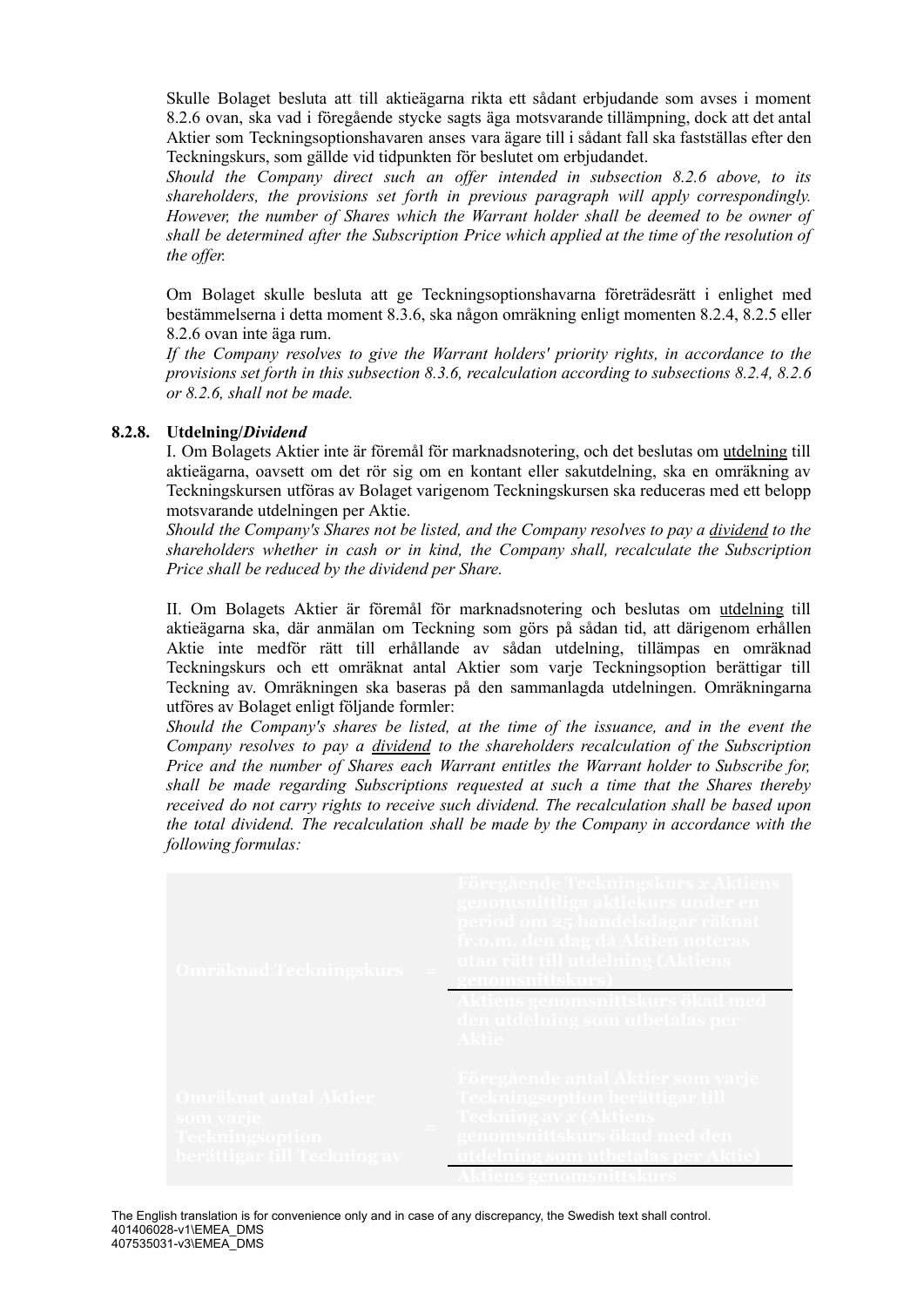| <b>Recalculated</b><br><b>Subscription</b><br><b>Price</b>                              | <b>Previous Subscription Price x the</b><br><b>Example 2</b> average share price of the Share<br>during a period of 25 trading days<br>calculated from the day on which<br>$=$ the Share is quoted without any<br>right to dividend (the average price |
|-----------------------------------------------------------------------------------------|--------------------------------------------------------------------------------------------------------------------------------------------------------------------------------------------------------------------------------------------------------|
| <b>Re-calculated number of</b><br><b>Shares that each</b><br><b>Warrant entitles to</b> | Average price of Share increased by<br>the dividend paid per Share<br><b>Previous number of Shares that</b><br>each Warrant entitles to subscribe<br>for x (the average price of Share<br>$=$ increased by the dividend paid per                       |

Enligt ovan omräknad Teckningskurs och omräknat antal Aktier ska fastställas av Bolaget senast vid tidpunkten för utbetalning av utdelningen och ska tillämpas vid Teckning som verkställs därefter.

*The recalculated Subscription Price and the recalculated number of Shares as set out above shall be determined by the Company at the latest by the time of payment of the dividend in question and shall apply to Subscriptions executed thereafter.*

Har anmälan om Teckning ägt rum men, p.g.a. bestämmelserna i punkt 7 ovan, slutlig registrering på avstämningskonto ej skett, ska särskilt noteras att varje Teckningsoption efter omräkningar kan berättiga Optionsinnehavare till ytterligare Aktier. Slutlig registrering på avstämningskonto sker sedan omräkningarna fastställts, dock tidigast vid den tidpunkt som anges i punkt 7 ovan. Om Bolaget inte längre är avstämningsbolag verkställs Teckning genom att de nya Aktierna upptas i aktieboken som interimsaktier. Slutlig registrering i aktieboken sker sedan omräknad Teckningskurs och omräknat antal Aktier som varje Teckningsoption berättigar till Teckning av fastställts.

*In the event that notice for Subscription has been made but, due to the regulations in Section 7 above, final registration on the SR Account has not been made, it shall be specifically noted that each Warrant after recalculations may entitle the Warrant holder to additional Shares. Final registration in the SR Account is made after the re-calculations has been determined,* but in no event earlier than the time stated in Section 7 above. In the event that the Company *is no longer a company registered with Euroclear, Subscription for Shares is ef ected by the new Shares being registered as interim shares in the Company's share register. Final registration in the share register is made after the recalculated Subscription Price and the recalculated number of Shares which each Warrant entitles to have been determined.*

# 8.2.9. **Återbetalning till aktieägarna med obligatorisk minsking av aktiekapital m.m./***Repayment to the shareholders by reduction of share capital*

Om Bolagets aktiekapital eller reservfond skulle minskas med återbetalning till aktieägarna ska följande gälla:

*In the event the Company's share capital or statutory reserve is reduced through a repayment to the shareholders, the following shall apply:*

I. Om Bolagets Aktier inte är föremål för marknadsnotering, ska omräkning ske, dels av Teckningskursen, dels av det antal Aktier som varje Teckningsoption ger rätt att teckna i enlighet med denna punkt 8.2.9 angivna principer. Omräkningen som ska utföras av Bolaget, ska ha som utgångspunkt att värdet på Teckningsoptionerna ska lämnas oförändrat.

*Should the Company's Shares not be listed, a recalculation of the Subscription Price and the number of Shares each Warrant entitles to subscribe for shall be ef ected in accordance with the principles set forth in this item 8.2.9. The recalculation shall be made by the Company and shall be made on the basis that the value of the Warrants shall remain unchanged.*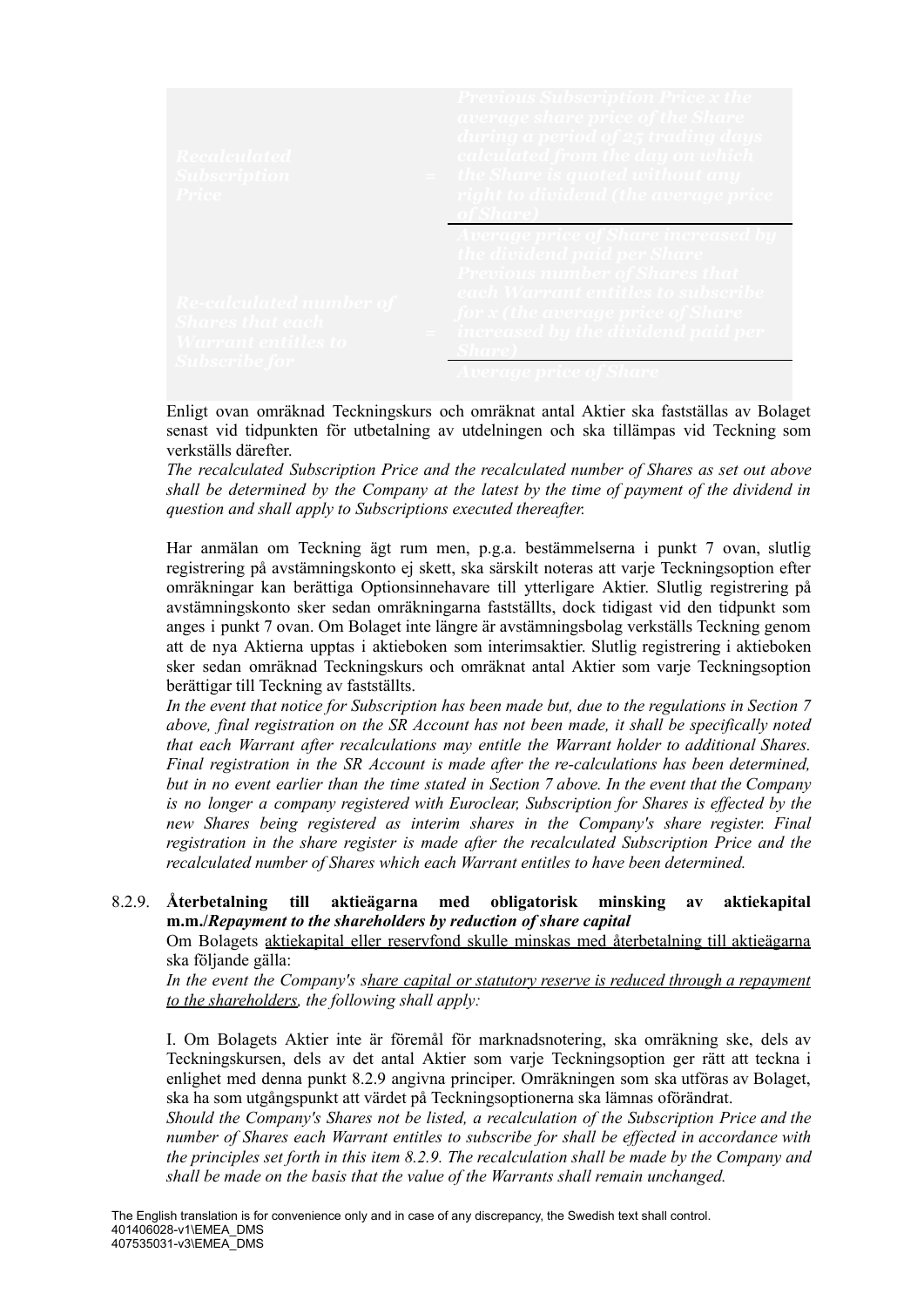II. Om Bolagets Aktier är föremål för marknadsnotering, ska tillämpas en omräknad Teckningskurs liksom en omräkning av det antal Aktier som varje Teckningsoption berättigar till Teckning av. Omräkningarna utföres av Bolaget och enligt följande formler:

*Should the Company's Shares be listed, a recalculated Subscription Price as well as a recalculated number of Shares which each Warrant entitles to Subscribe for shall be applied. Recalculations shall be made by the Company in accordance with the following formulas:*

| <b>Omräknad</b><br><u>Teckningskurs</u>                                            | Föregående Teckningskurs x Aktiens<br>genomsnittliga aktiekurs under en period<br>om 25 handelsdagar räknat fr.o.m. den<br><b>dag då Aktien noteras utan rätt till</b>                                                                                               |
|------------------------------------------------------------------------------------|----------------------------------------------------------------------------------------------------------------------------------------------------------------------------------------------------------------------------------------------------------------------|
| Omräknat antal<br><b>Aktier som varje</b><br>Teckningsoption<br>berättigar till -  | <b>Aktiens genomsnittskurs ökad med de</b><br>belopp som återbetalas per Aktie<br>Föregående antal Aktier som varje<br><b>Teckningsoption berättigar till Teckning</b><br>av x (Aktiens genomsnittskurs ökad med                                                     |
| <b>Teckning av -</b><br><b>Recalculated</b><br><b>Subscription</b><br><i>Price</i> | <b>Aktiens genomsnittskurs</b><br><b>Previous Subscription Price x the average</b><br>share price of the Share during a period of<br>25 trading days calculated from the day<br>of which the Share is quoted without any<br>right to participate in the distribution |
| Recalculated number<br>Shares that each<br>Warrant entitl <u>es to</u>             | Average price of Share increased by the<br><b>amount repaid per Share</b><br><b>Previous number of Shares that the</b><br><b>Warrant entitles to Subscribe for x (the</b><br>average price of Share increased by the<br><sub> </sub> amount repaid per Sh <u>are</u> |

Aktiens genomsnittskurs beräknas i enlighet med vad som angivits i moment 8.2.4 ovan. *The average price of Share is calculated in accordance with the provisions set forth in subsection 8.2.4 above.*

Vid omräkning enligt ovan och där minskningen sker genom inlösen av Aktier, ska istället för det faktiska belopp som återbetalas per Aktie ett beräknat återbetalningsbelopp användas enligt följande:

*When re-calculating in accordance with the above and in the event that reduction is ef ected through redemption of shares, a repayment amount according to the calculation below shall be used instead of the actual amount that will be repaid per Share according to the following:*

| <b>Beräknat</b><br>återbetalningsbelopp<br>per Aktie | Det faktiska belopp som återbetalas på<br>inlöst Aktie minskat med Aktiens<br>genomsnittliga aktiekurs under en<br>period om 25 handelsdagar närmast<br>före den dag då Aktien noteras utan rätt<br>till deltagande minskningen (Aktiens<br>genomsnittskurs          |
|------------------------------------------------------|----------------------------------------------------------------------------------------------------------------------------------------------------------------------------------------------------------------------------------------------------------------------|
| <b>Calculated repayment</b><br>per Share             | Det antal Aktier i Bolaget som ligger till<br>grund för inlösen av en Aktie minskat<br>med talet 1<br>The actual amount that has <u>been</u><br>repaid per redeemed Share reduced by<br>the average share price of the Shares<br>-durina a 25 day period immediately |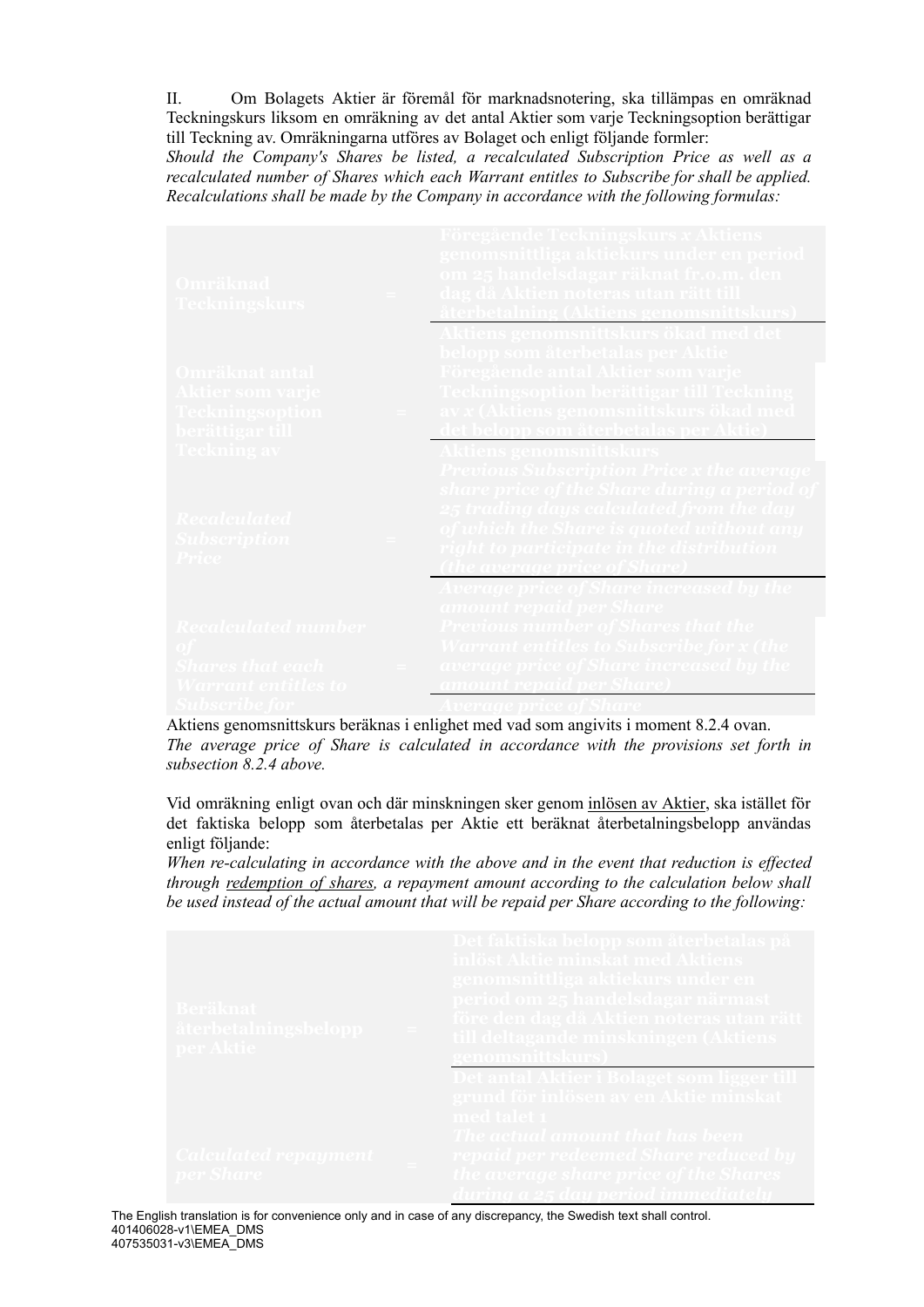Aktiens genomsnittskurs beräknas i enlighet med vad som angivits i moment 8.2.4 ovan. *The average price of Share is calculated in accordance with the provisions set forth in subsection 8.2.4 above.*

Enligt ovan omräknad Teckningskurs och omräknat antal Aktier ska fastställas av Bolaget två Bankdagar efter utgången av den angivna perioden om 25 handelsdagar och ska tillämpas vid Teckning, som verkställs därefter.

*The recalculated Subscription Price and recalculated number of Shares as set out above shall be determined by the Company two Business Days after the expiration of the stated period of 25 trading days, and shall apply to Subscriptions made after such time.*

Teckning verkställs ej under tiden från minskningsbeslutet t.o.m. den dag då den omräknade Teckningskursen och det omräknade antalet Aktier fastställts enligt vad ovan sagts.

*Subscriptions shall not be executed during the period commencing with the adoption of the resolution to reduce the share capital up to and including the day on which the recalculated Subscription Price and recalculated number of Shares is determined.*

#### **8.2.10. Återköp av egna aktier m.m./***Repurchase of shares etc.*

Om Bolaget – utan att fråga är om minskning av aktiekapital – skulle genomföra återköp av egna Aktier men där, enligt Bolagets bedömning, sådan åtgärd med hänsyn till dess tekniska utformning och ekonomiska effekter, är att jämställa med minskning som är obligatorisk, ska omräkning av Teckningskursen och antal Aktier som varje Teckningsoption berättigar till Teckning av ske med tillämpning av så långt möjligt av de principer som anges ovan i moment 8.2.9.

*In the event the Company – without reducing the share capital – should carry out a repurchase of its own shares, but where the measure due to its technical structure and financial ef ects, is equivalent to a reduction, the recalculation of the Subscription Price as well as of the number of Shares that each Warrant entitles to Subscription of shall be made by applying, to the extent possible, the principles set forth in subsection 8.2.9.*

#### **8.2.11. Byte av aktiekapitalsvaluta/***Change of the currency of share capital*

Genomför bolaget byte av aktiekapitalsvaluta, innebärande att Bolagets aktiekapital ska vara bestämt i annan valuta än svenska kronor, ska Teckningskursen omräknas till samma valuta som aktiekapitalet är bestämt i samt därvid avrundas till två decimaler. Sådan valutaomräkning ska ske med tillämpning av den växelkurs som använts för omräkning av aktiekapitalet vid valutabytet.

*In the event the Company carries out a change of the currency of its share capital resulting in that the share capital of the Company shall be determined in a currency other than SEK, the Subscription Price shall be recalculated into the same currency as the currency of the share capital and be rounded of to two decimals. Such recalculation of the currency shall be made with application of the exchange rate which has been used when re-calculating the currency of the share capital.*

Enligt ovan omräknad Teckningskurs fastställs av Bolaget och ska tillämpas vid Teckning som verkställs från och med den dag som bytet av aktiekapitalsvaluta får verkan.

*The recalculated Subscription Price in accordance with above shall be determined by the Company and shall be applied on Subscriptions which are ef ected as from the day the currency change of the share capital became ef ective.*

## **8.2.12. Skälig omräkning/***Reasonable recalculation*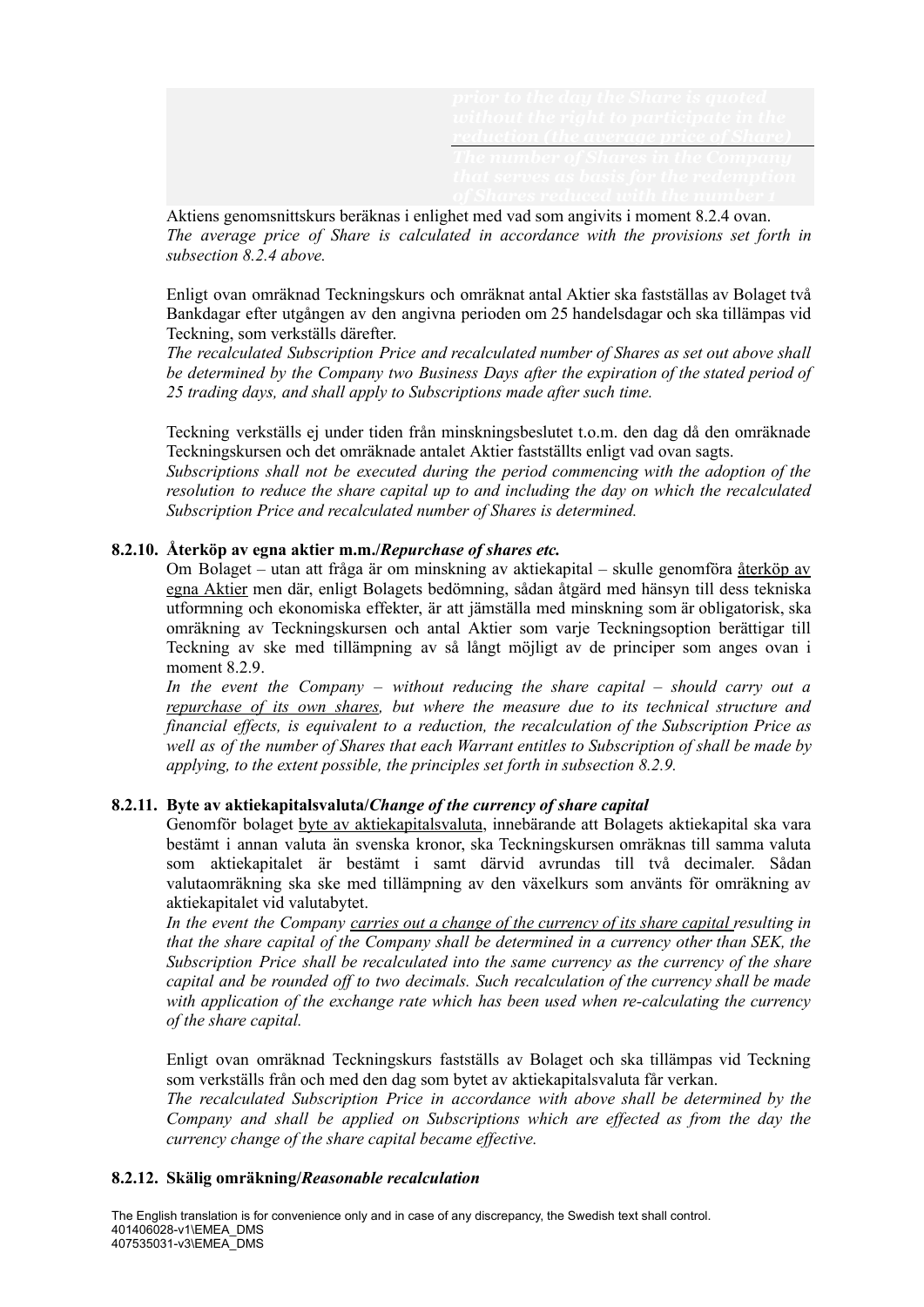Genomför Bolaget åtgärd som avses i momenten 8.2.2 - 8.2.6 eller momenten 8.2.8 - 8.2.11 ovan eller annan liknande åtgärd med liknande effekt och skulle, enligt Bolagets bedömning, tillämpning av härför avsedd omräkningsformel, med hänsyn till åtgärdens tekniska utformning eller av annat skäl, ej kunna ske eller leda till att den ekonomiska kompensation som Teckningsoptionshavarna erhåller i förhållande till aktieägarna inte är skälig, ska Bolaget genomföra omräkningarna av Teckningskursen och av antalet Aktier som varje Teckningsoption berättigar till Teckning av i syfte att omräkningarna leder till ett skäligt resultat.

*In the event that the Company carries out measures set forth in subsections 8.2.2- 8.2.6 or subsections 8.2.8- 8.2.11 above or other similar measure with similar ef ect and, if, according to the Company's opinion, the application of the intended re-calculation formula with regard to the technical structure or for another reason, may not be possible or result that the economic compensation the Warrant Holders shall receive becoming unreasonable in relation to that of the shareholders, the Company shall make the re-calculation of the Subscription Price as well as the number of Shares that each Warrant entitles to Subscribe for, for the purpose of the re-calculation leading to a reasonable result.*

## **8.2.13. Avrundning/***Rounding*

Vid omräkning enligt ovan ska Teckningskursen avrundas till helt tiotal öre, varvid fem öre ska avrundas uppåt, och antalet Aktier avrundas till två decimaler. Endast hela Aktier kan tecknas. För det fall Teckningskursen är bestämd i annan valuta än svenska kronor ska, vid omräkningar enligt ovan, Teckningskursen istället avrundas till två decimaler.

*In conjunction with recalculations in accordance with the above, the Subscription Price shall be rounded to the nearest SEK 0.10, whereupon SEK 0.05 shall be rounded upwards and the number of Shares rounded of to two decimals. Only whole Shares may be Subscribed for. In the event that the Subscription Price is determined in another currency than SEK, the Subscription Price shall, upon recalculation in accordance with the above, be rounded of to two decimals.*

#### **8.2.14. Likvidation/***Liquidation*

Beslutas att Bolaget ska träda i likvidation enligt 25 kap. aktiebolagslagen får, oavsett likvidationsgrunden, anmälan om Teckning ej därefter ske. Rätten att göra anmälan om Teckning upphör i och med bolagsstämmans likvidationsbeslut, oavsett sålunda att detta ej må ha vunnit laga kraft.

*In the event it is resolved that the Company shall enter into liquidation according to Ch. 25 of the Companies Act, notice for Subscription may not thereafter be made, regardless of the reasons for liquidation. The right to make notice for Subscription shall terminate upon the resolution to place the Company in liquidation regardless of whether such resolution has*  $e$ *ntered into effect*.

Senast två månader innan bolagsstämman tar ställning till fråga om Bolaget ska träda i frivillig likvidation enligt 25 kap. 1 § aktiebolagslagen, ska Teckningsoptionshavarna genom meddelande enligt punkt 11 nedan underrättas om den avsedda likvidationen. I meddelandet ska intagas en erinran om att anmälan om Teckning ej får ske, sedan bolagsstämman fattat beslut om likvidation.

*No later than two months prior to the determination by the shareholders' meeting as to whether the Company shall be placed into voluntary liquidation according to Ch. 25, section 1 of the Companies Act, notice shall be given to the Warrant Holders in accordance with Section 11 below in respect of the intended liquidation. The notice shall state that notice of Subscription may not be made following the adoption of a resolution by the shareholders' meeting to place the Company in liquidation.*

Skulle Bolaget lämna meddelande om avsedd likvidation enligt ovan, ska Teckningsoptionshavare – oavsett vad som i punkt 4 ovan sägs om tidigaste tidpunkt för anmälan om Teckning – äga rätt att göra anmälan om Teckning från den dag då meddelandet lämnats, förutsatt att Teckning kan verkställas senast på tionde kalenderdagen före den bolagsstämma vid vilken frågan om Bolagets likvidation ska behandlas.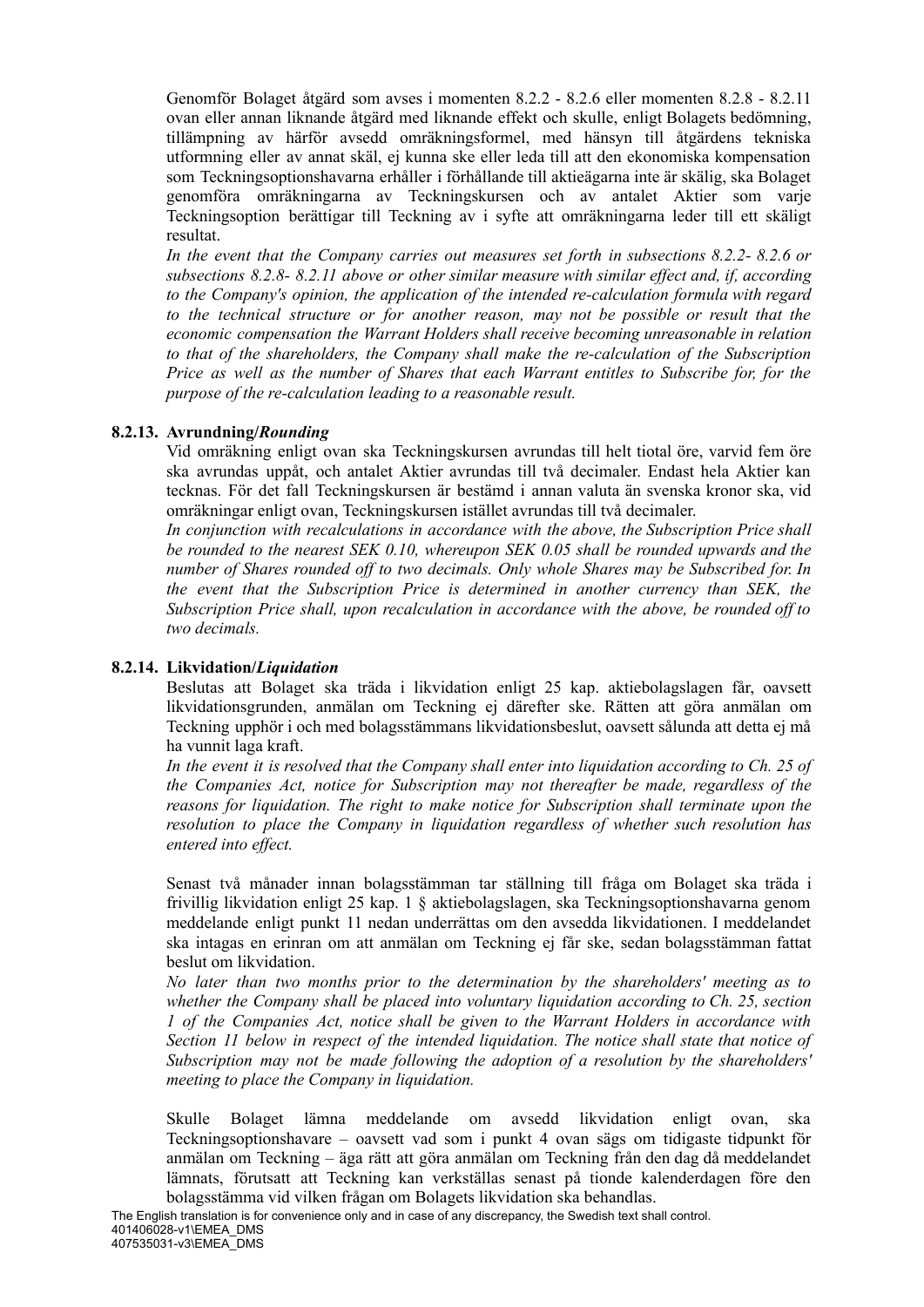*In the event the Company gives notice of an intended liquidation in accordance with the above, each Warrant holder – irrespective of what is set forth in Section 4 regarding the earliest time at which notice for Subscriptions may be made – shall be entitled to make a notice for Subscription from the day on which the notice is given, provided it is possible to ef ect Subscription not later than the tenth calendar day prior to the shareholders' meeting at which the issue of the Company's liquidation shall be addressed.*

# **8.2.15. Fusion och delning/***Merger and de-merger*

Skulle bolagsstämman, enligt 23 kap. 15 § aktiebolagslagen, godkänna fusionsplan varigenom Bolaget ska uppgå i annat bolag, eller om bolagsstämman, enligt 24 kap. 17 § aktiebolagslagen, skulle godkänna delningsplan varigenom Bolaget ska upplösas utan likvidation, får anmälan om Teckning därefter ej ske.

*In the event the shareholders' meeting approves a merger plan, in accordance with Ch. 23, section 15 of the Companies Act, pursuant to which the Company is to be merged into another company, or in the event the shareholders' meeting approves a demerger plan, in accordance with Ch. 24, section 17 of the Companies Act, pursuant to which the Company will be dissolved without liquidation, notice for Subscription may not thereafter be made.*

Senast två månader innan Bolaget tar slutlig ställning till frågan om fusion eller delning enligt ovan, ska Teckningsoptionshavarna genom meddelande enligt punkt 12 nedan underrättas om fusions- eller delningsavsikten. I meddelandet ska en redogörelse lämnas för det huvudsakliga innehållet i den avsedda fusionsplanen eller delningsplanen samt ska Teckningsoptionshavarna erinras om att anmälan om Teckning ej får ske, sedan slutligt beslut fattats om fusion eller delning.

*No later than two months prior to final determination by the Company in respect of a merger or demerger as set forth above, notice shall be given to Warrant holders in accordance with Section 12 below of the intended merger or demerger. The notice shall set forth the principal contents of the intended merger plan or demerger plan and each Warrant holder shall be notified that Subscription may not be made following a final decision regarding the merger or demerger.*

Om Bolaget lämnar meddelande om planerad fusion eller delning enligt ovan, ska Teckningsoptionshavare – oavsett vad som i punkt 4 ovan sägs om tidigaste tidpunkt för anmälan om Teckning – äga rätt att påkalla Teckning från den dag då meddelandet lämnats om fusions- eller delningsavsikten, förutsatt att Teckning kan verkställas senast på tionde kalenderdagen före den bolagsstämma vid vilken fusionsplanen eller delningsplanen ska godkännas.

*In the event the Company gives notice regarding a intended merger or demerger in accordance with the above, each Warrant holder – irrespective of what is set forth in Section 4 above regarding the earliest time at which notice for Subscription may be made – shall be entitled to make a notice for Subscription from the date on which notice is given, provided it is possible to ef ect Subscription not later than the tenth calendar day prior to the shareholders' meeting at which the merger plan or demerger plan is to be approved.*

## **8.2.16. Förenklad fusion och tvångsinlösen/***Simplified merger and buy out procedure*

Upprättar Bolagets styrelse en fusionsplan enligt 23 kap. 28 § aktiebolagslagen varigenom Bolaget ska uppgå i ett annat bolag eller blir Bolagets Aktier föremål för tvångsinlösenförfarande enligt 22 kap. samma lag ska följande gälla.

*In the event the Company's board of directors prepares a merger plan in accordance with Ch. 23, section 28 of the Companies Act, pursuant to which the Company is to be merged into another company or if the Company's Shares will be subject to a buy out procedure in accordance with Ch. 22 the same law, the following shall apply.*

Äger ett svenskt aktiebolag samtliga Aktier i Bolaget, och offentliggör Bolagets styrelse sin avsikt att upprätta en fusionsplan enligt i föregående stycke angivet lagrum, ska Bolaget, för det fall att sista dag för Teckning enligt punkt 4 ovan infaller efter sådant offentliggörande, fastställa en ny sista dag för Teckning (slutdagen). Slutdagen ska infalla inom 60 dagar från offentliggörandet.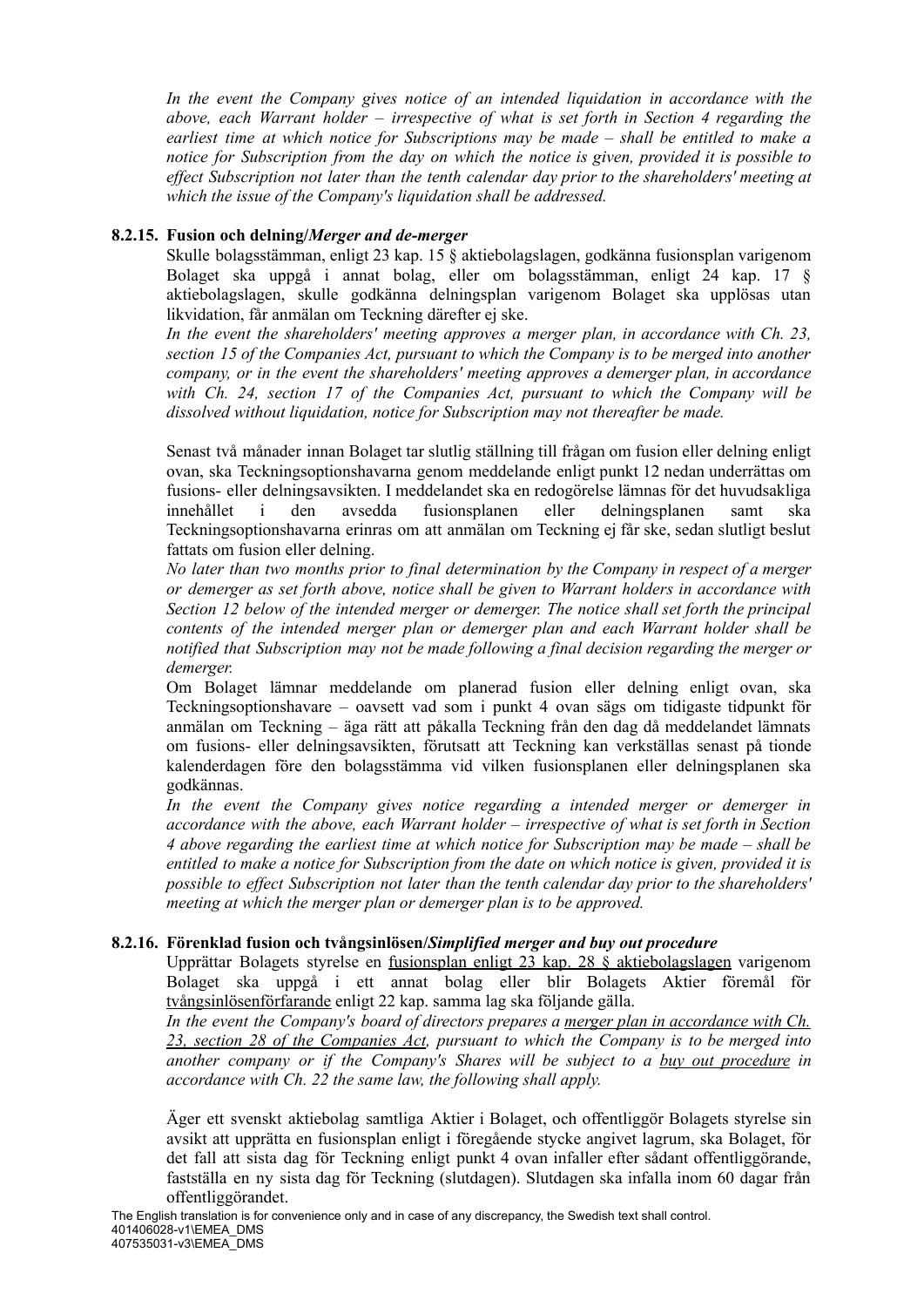*In the event a Swedish limited liability company owns all the shares of the Company and the Company's board of directors publishes its intention to prepare a merger plan in accordance with the legislation referred to in the preceding paragraph, the Company shall, provided that the final day for notice for Subscription pursuant to Section 4 above occurs after such publication, determine a new final date for notice for Subscription (expiration date). The expiration date shall occur within 60 days of the publication.*

Om offentliggörandet skett i enlighet med vad som anges ovan i detta moment 8.2.16, ska – oavsett vad som i punkten 4 ovan sägs om tidigaste tidpunkt för anmälan om Teckning – Teckningsoptionshavare äga rätt att göra sådan anmälan om Teckning fram till slutdagen. Bolaget ska senast tre veckor före slutdagen genom meddelande enligt punkt 11 nedan erinra Teckningsoptionshavarna om denna rätt samt att Teckning ej får ske efter slutdagen.

*If publication has been made in accordance with the above set forth in this subsection 8.2.17, each Warrant holder – irrespective of what is set forth in Section 4 above regarding the earliest time at which notice for Subscription may be made – shall be entitled to such notification to and including the expiration date. Not later than three weeks prior to the expiration date, the Company shall notify the Warrant holders, pursuant to Section 11 below, of such right and that notice for Subscription may not be made after the expiration date.*

# **8.2.17. Återställande av rätt att teckna aktier/***Restoration of rights*

Oavsett vad under momenten 8.2.14, 8.2.15 och 8.2.16 ovan sagts om att anmälan om Teckning ej får ske efter beslut om likvidation, godkännande av fusionsplan/delningsplan eller efter utgången av ny slutdag vid fusion eller delning ska rätten att göra anmälan om Teckning åter inträda för det fall att likvidationen upphör respektive fusionen eller delningen ej genomförs.

*Notwithstanding the provisions set forth in subsections 8.2.14, 8.2.15 and 8.2.16 above stating that notice for Subscriptions may not be made following the decision of liquidation, approval of a merger plan/demerger plan or the end of a new expiration date at a merger or demerger, the right to make a notice for Subscription shall be reinstated in the event the liquidation is terminated or where the merger or demerger is not executed.*

## **8.2.18. Konkurs/***Bankruptcy*

För den händelse Bolaget skulle försättas i konkurs, får anmälan om Teckning ej därefter ske. Om emellertid konkursbeslutet häves av högre rätt får anmälan om Teckning återigen ske. *In the event the Company is declared bankrupt, notice for Subscription may not thereafter be made. Where, however, the bankruptcy decision is reversed by a court of higher instance, notice for Subscription may again be made.*

## **8.2.19. Notering/***Listing*

Vad som ovan angivits rörande notering på handelsplats ska gälla för det fall Bolagets Aktier är föremål för offentlig och organiserad handel på reglerad marknad eller annan organiserad multilateral handelsplattform. Hänvisning till handelsplats ska då avse sådan reglerad marknad eller annan multilateral handelsplattform. Vid utgivandet av Teckningsoptionerna är Aktierna noterade på Nasdaq Stockholm som vid tillfället är en multilateral handelsplattform. *What is stated above concerning quoting on a market will apply if the Company's Shares are subject to public and organized trading on a regulated market or other organized multilateral trading facility. Reference to trading then shall apply to such a regulated market or other multilateral trading facility*. *At the date of the issuance of the Warrants the Shares are listed at Nasdaq Stockholm which at that time is a multilateral trading facility.*

## **8.2.20. Kvotvärde/***Quota value*

Om angiven åtgärd och omräkning enligt något av momenten 8.2.2 - 8.2.12 ovan skulle medföra en omräkning av Teckningskursen till ett belopp understigande aktiens kvotvärde, ska ändå aktiens kvotvärde erläggas för Aktie.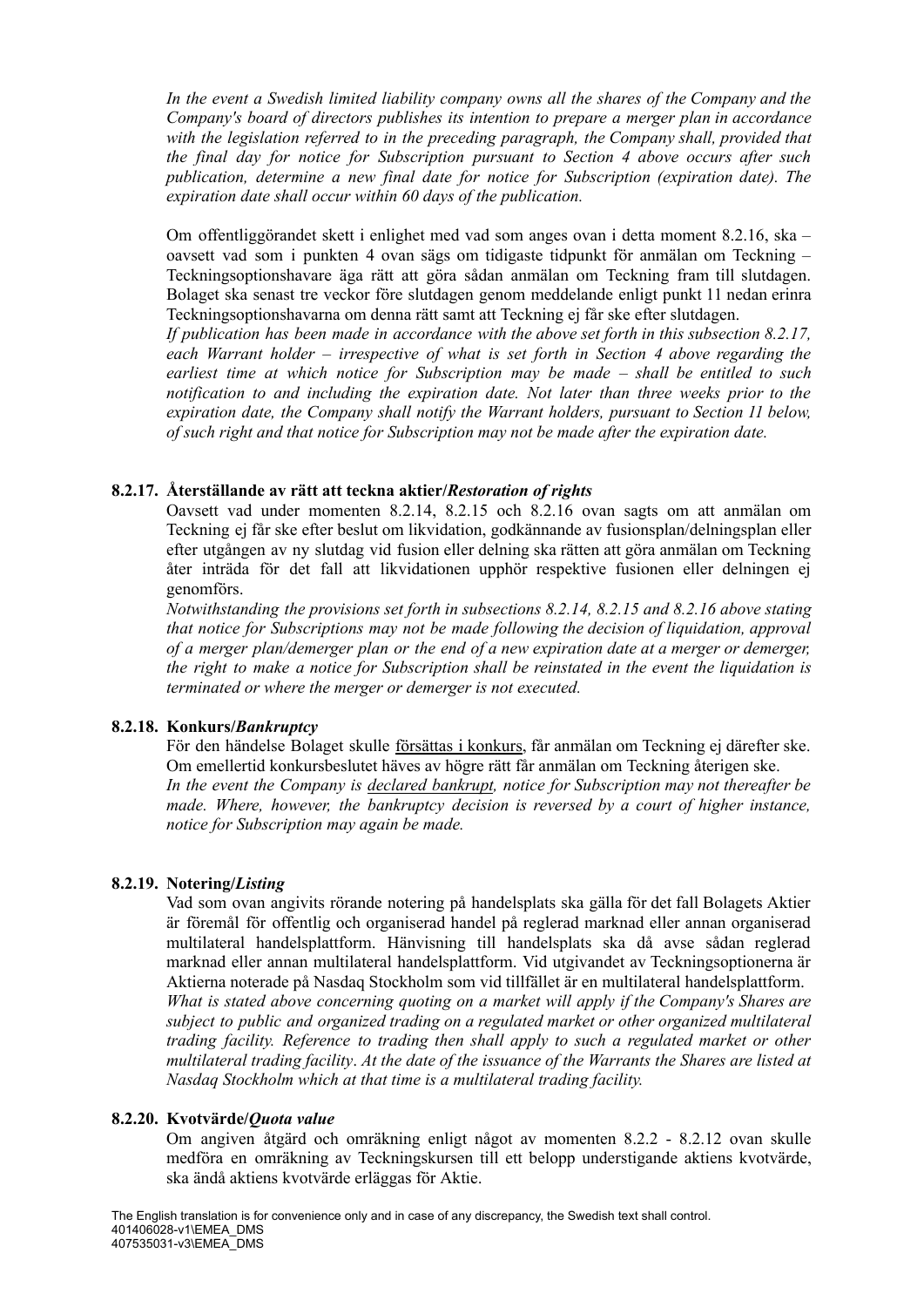*If the measures and re-calculations stated in any of the subsections 8.2.21 - 8.2.12 above would result in a recalculation of the Subscription Price that would amount to a number less than the Share's quota value, the quota value shall nevertheless be paid for the Share.*

# **8.2.21. Motsvarande villkor för kupongbolag /** *Equivalent terms and conditions for companies that are not Central Securities Depository Companies*

I de fall ovan angivna omräkningsvillkor hänvisar till avstämningsdagen och Bolaget vid omräkningstillfället inte är avstämningsbolag ska istället för avstämningsdagen tillämpas jämförlig tidpunkt som används i motsvarande villkor för kupongbolag.

*In cases where the provisions concerning recalculation refer to the record date and, at the time of the recalculation, the Company is not a Central Securities Depository Company, a comparable date used in equivalent terms and conditions for companies that are not Central Securities Depository Companies shall apply instead of the record date.*

# **9 Ersättining/***Compensation*

Om det vid tillämpningen av ändringarna i punkt 8.2, inte är praktiskt eller juridiskt möjligt att tillämpa en reducerad Teckningskurs ska antalet Aktier som varje Teckningsoption berättigar Optionsinnehavaren att teckna, i ett andra steg, omräknas (dvs ökas) för att ersätta Optionsinnehavaren för den uteblivna reduceringen av Teckningskursen, dvs ökat krona för krona.

*If, in the application of the adjustments in this Clause 8.2, it is not practicable or legally possible to apply a reduced Subscription Price, the number of Shares which each Warrant entitles the Warrant holder to purchase shall, in a secondary step, be recalculated (i.e. increased) in order to compensate the Warrant holder for the non-reduction in the Subscription Price, i.e. increased krona per krona.*

# **10 Förvaltare/***Nominee*

För Teckningsoption som är förvaltarregistrerad enligt lag om värdepapperscentraler och kontoföring av finansiella instrument ska vid tillämpningen av dessa villkor förvaltaren betraktas som Optionshavare.

*If a Warrant is registered with a nominee pursuant to the Central Securities Depositories and Swedish Financial Instruments Accounts Act, such nominee shall be regarded as the Warrant holder where these terms are applied.*

# **11 Meddelanden/***Notices*

**11.1** Meddelanden rörande Teckningsoptionerna ska tillställas varje Optionshavare som skriftligen meddelat sin postadress till Bolaget.

*Notices concerning the Warrants shall be sent to each Warrant holder who has informed the Company of his/her/its mail address.*

**11.2** För det fall Teckningsoptionerna är registrerade av Euroclear i ett avstämningsregister ska meddelande rörande Teckningsoptionerna, istället för vad som stadgas i punkt 11.1 ovan tillställas varje registrerad Optionsinnehavare och annan rättighetshavare som är antecknad på konto i Bolagets avstämningsregister.

*In the event that the Warrants are registered with Euroclear in a, notices concerning the Warrants shall, instead of what is stated in Section 11.1 above, be sent to each registered Warrant holder or other right holder who is registered in an account the Company's securities register.*

**11.3** Meddelanden ska, i förekommande fall, även lämnas till marknadsplatsen och offentliggöras enligt marknadsplatsens regler. *Notices shall, if applicable, also be given to the market place and be made public in accordance with the rules applicable to such market place.*

## **12 Ändring av villkoren/***Amendments of the terms and conditions*

Styrelsen eller, i förekommande fall, bolagsstämman äger rätt att besluta om ändring av dessa villkor i den mån lagstiftning, domstolsavgörande eller myndighetsbeslut så kräver eller om The English translation is for convenience only and in case of any discrepancy, the Swedish text shall control.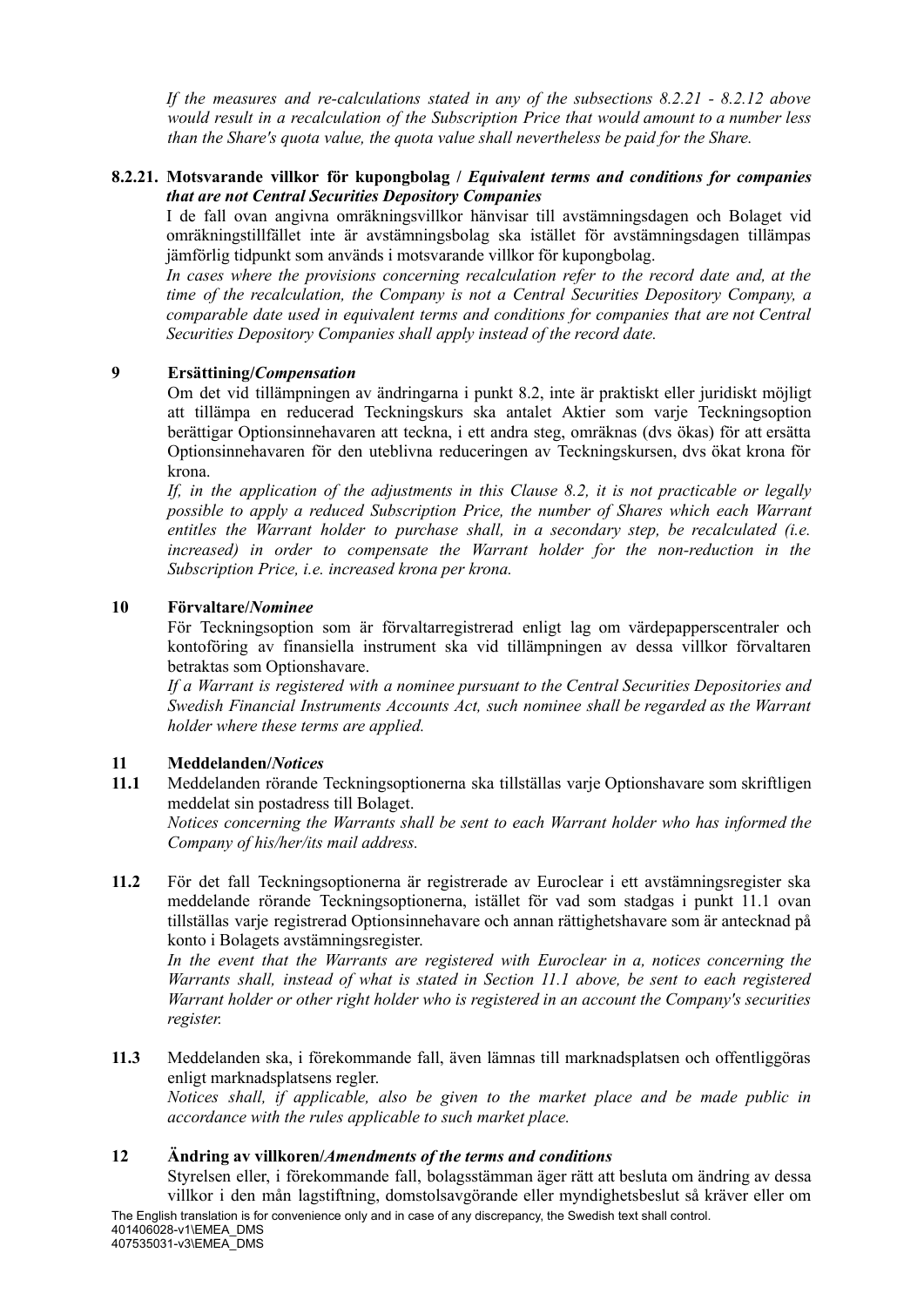det i övrigt – enligt Bolagets bedömning – av praktiska skäl är ändamålsenligt eller nödvändigt och Optionshavarnas rättigheter inte i något väsentligt avseende försämras.

*The board of directors or, if applicable, the general meeting, is entitled to amend these terms to the extent it is required by legislation, court decisions or decisions of authorities, or if there under other circumstances – according to the Company's opinion – are practical reasons that are appropriate or necessary and the Warrant holders' rights are not materially impaired.*

# **13 Sekretess/***Confidentiality*

Bolaget, Banken eller Euroclear får ej obehörigen till tredje man lämna ut uppgift om Optionsinnehavare. Bolaget äger rätt att få ut följande uppgifter från Euroclear om Optionshavares konto i Bolagets avstämningsregister: (i) Onshavares namn, personnummer eller annat identifikationsnummer samt postadress och (ii) antal Teckningsoptioner.

*The Company, the Bank or Euroclear may not without necessary authorization disclose information regarding the Warrant holders to third parties. The Company shall be entitled to the following information from Euroclear about the Warrant holder's account in the share register of the Company: (i) the Warrant holder's name, personal identity number or other identity number and address and (ii) the number of Warrants.*

## **14 Begränsning av Bolagets, Bankens och Euroclears ansvar/***Limitation of the Company's, the Bank's and the Central Register of Securities' liability*

14.1 I fråga om de på Bolaget, Banken och Euroclear ankommande åtgärderna gäller – beträffande Euroclear med betraktande av bestämmelserna i lagen om värdepapperscentraler och kontoföring av finansiella instrument – att ansvarighet inte kan göras gällande för skada som beror på svenskt eller utländskt lagbud, svensk eller utländsk myndighets åtgärd, krigshändelse, strejk, blockad, bojkott, lockout eller annan liknande omständighet. Förbehållet i fråga om strejk, blockad, bojkott och lockout gäller även om Bolaget, Banken eller Euroclear själv vidtar eller är föremål för sådan konfliktåtgärd.

*With respect to the actions incumbent on the Company, the Bank or Euroclear, none of the Company, the Bank or Euroclear – in the case of Euroclear, subject to the provisions of the Central Securities Depositories and Swedish Financial Instruments Accounts Act – shall be held liable for damage arising as a result of Swedish or foreign legislation, any action of a Swedish or foreign authority, acts of war, strikes, blockades, boycotts, lockouts, or similar circumstances. The exemption in respect of strikes, blockades, boycotts and lockouts applies also in cases where the Company, the Bank or Euroclear itself takes or is the subject of such measure or conflict.*

14.2 Bolaget, Banken eller Euroclear är inte heller skyldig att i andra fall ersätta skada som uppkommer om Bolaget, Banken eller Euroclear varit normalt aktsam. Bolaget, Banken och Euroclear är i intet fall ansvarig för indirekt skada. Härvid uppmärksammas Optionshavare på att denne ansvarar för att handlingar som Bolaget tillställts är riktiga och behörigen undertecknade samt att Bolaget underrättas om ändringar som sker beträffande lämnade uppgifter.

*Furthermore neither shall the Company, the Bank nor Euroclear shall be liable for damage arising in other cases if the Company, the Bank or Euroclear, as appropriate, has exercised normal caution. In addition, under no circumstances shall the Company, the Bank or Euroclear be held liable for any indirect damage. A Warrant holder is hereby made aware that he/she/it is responsible for that the documents sent to the Company are correct and have been duly signed and that the Company is informed of changes that are made with regard to information provided.*

14.3 Föreligger hinder för Bolaget, Banken eller Euroclear att verkställa betalning eller vidta annan åtgärd på grund av omständighet som anges i första stycket, får åtgärden uppskjutas till dess hindret har upphört. Om Bolaget till följd av en sådan omständighet är förhindrat att verkställa eller ta emot betalning ska Bolaget respektive Optionshavaren inte vara skyldig att erlägga dröjsmålsränta.

*If the Company, the Bank or Euroclear is prevented from making payment or taking any measure due to a circumstance referred to in the first paragraph, the taking of such measure*